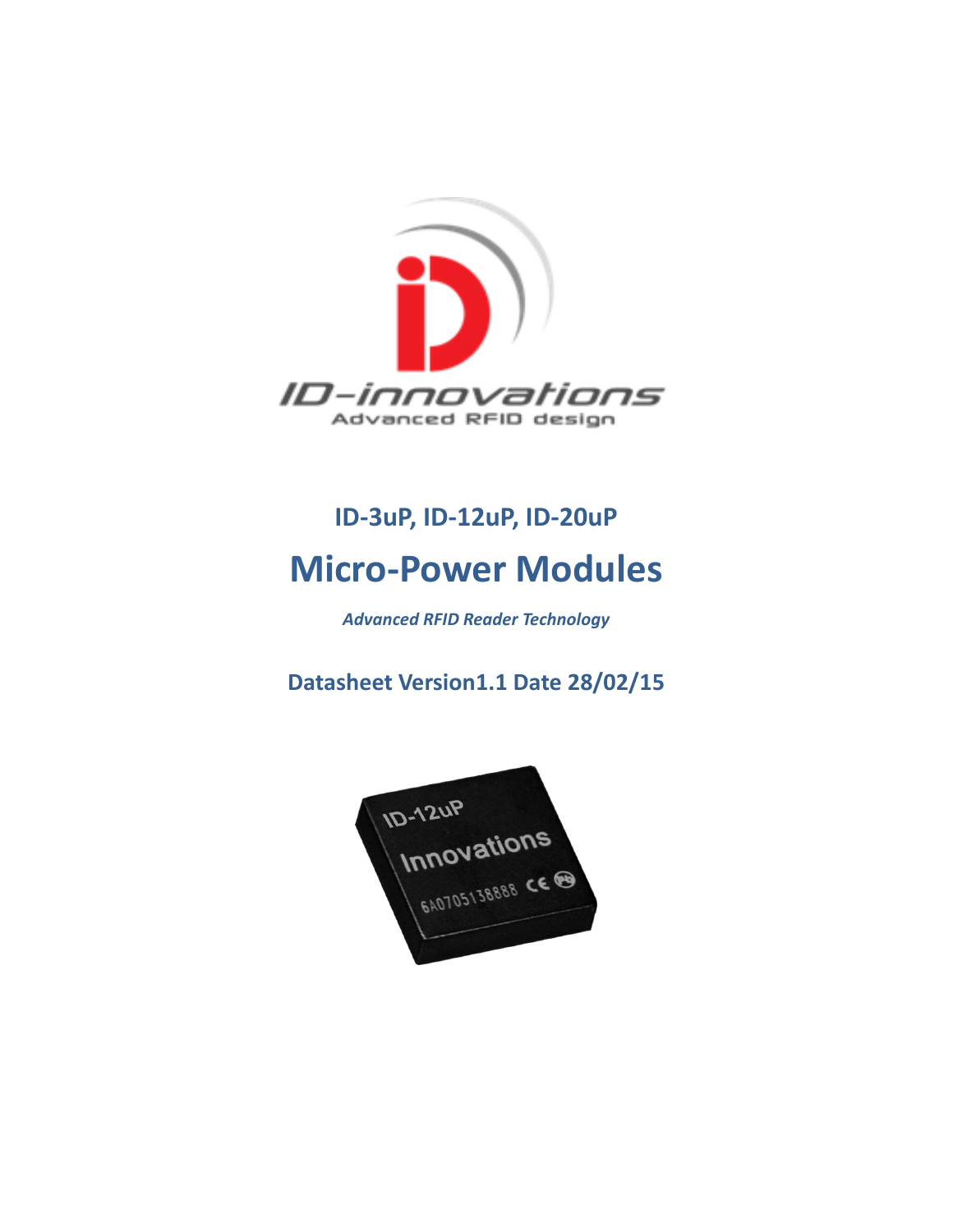

# **Content**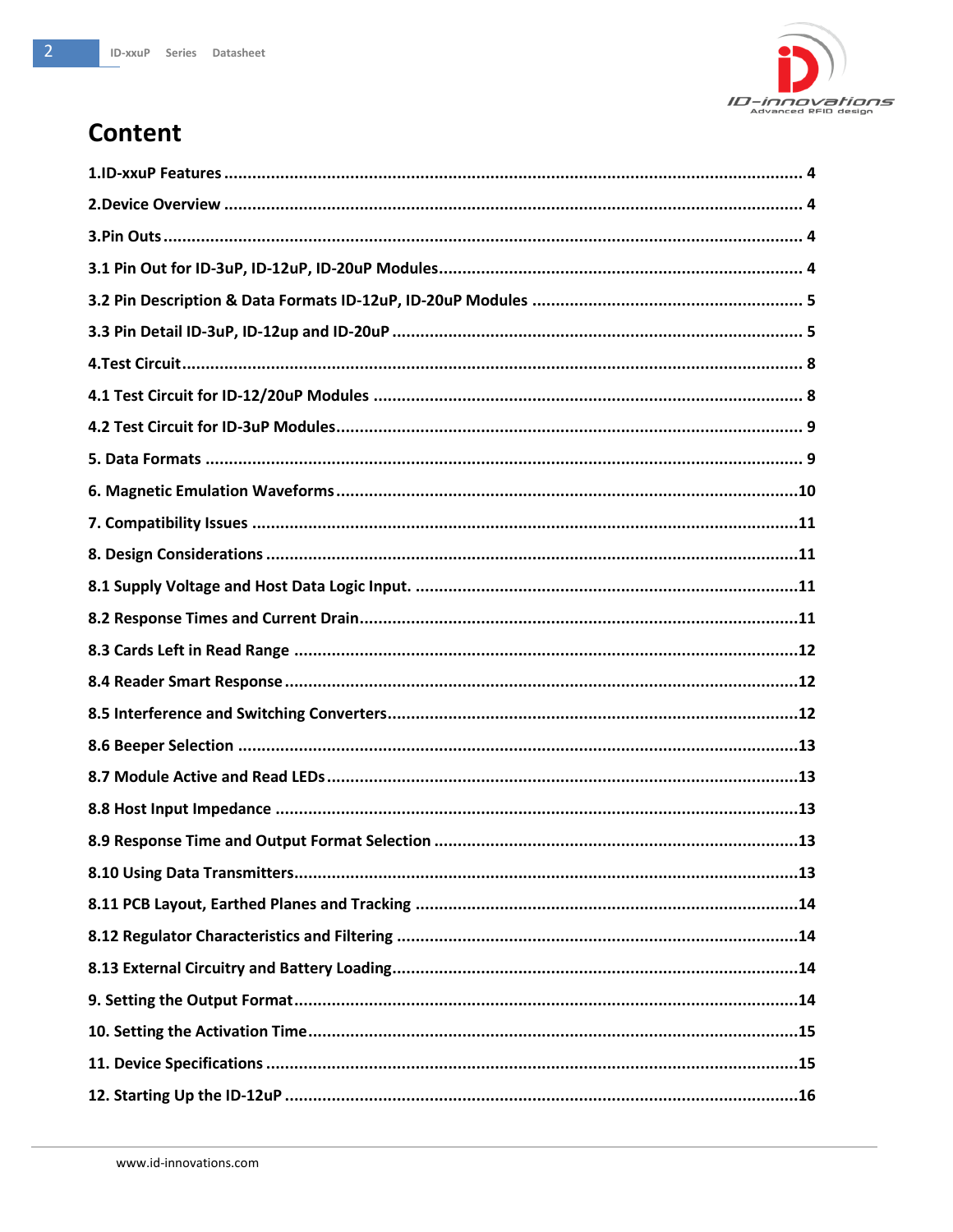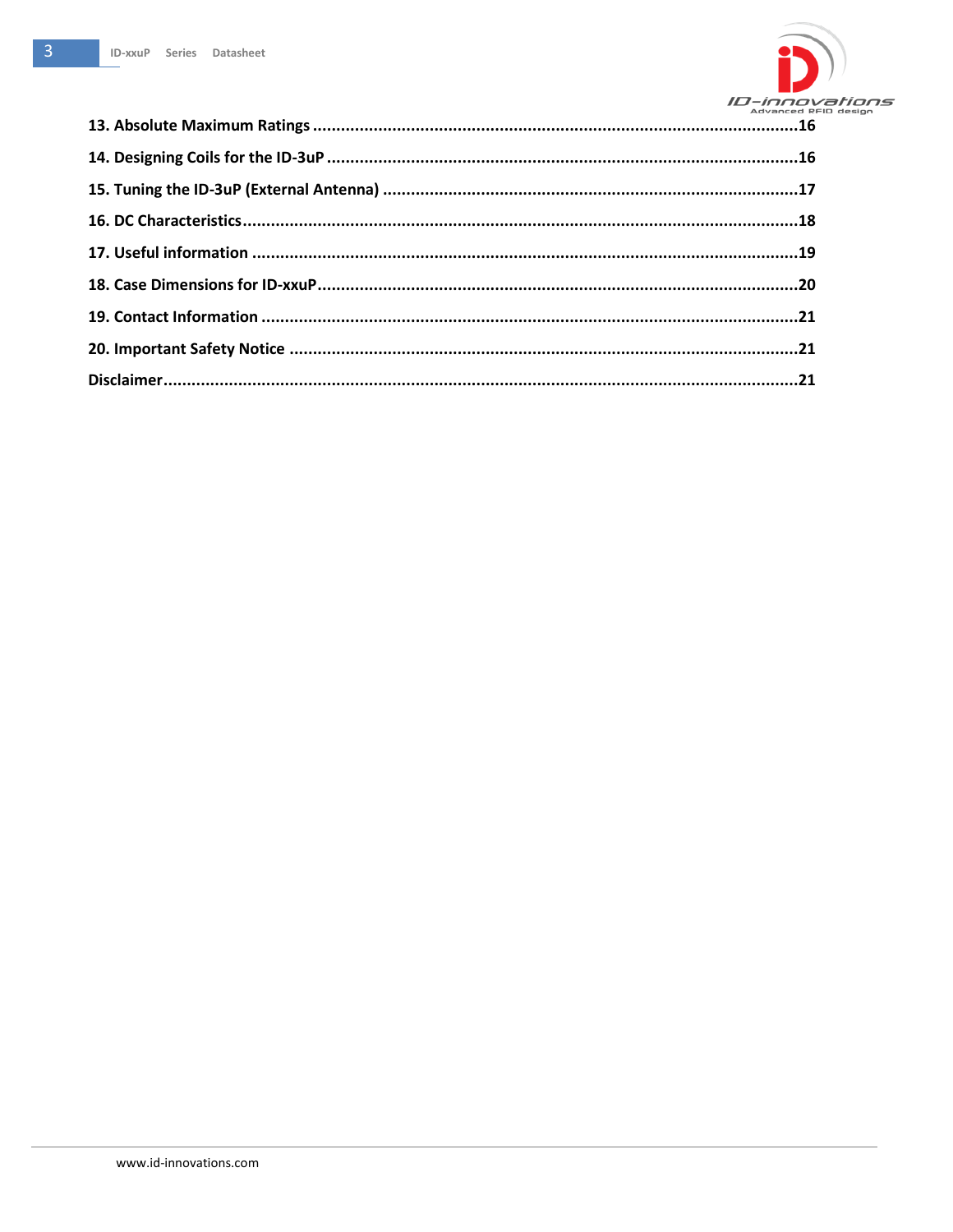

# <span id="page-3-0"></span>**1.ID-xxuP Features**

- **Ultra-Low Power – as low as 15 micro-watt**
- **Ideal for both Fixed and Portable Readers**
- **May be powered from a single 3v Lithium Button Cell or solar cells**
- **Broadly compatible with existing ID-xx series modules.**
- **Programmable Output Format**
- **Programmable Power/Response**
- **Small Footprint**
- <span id="page-3-1"></span>**Low Cost**

### **2.Device Overview**

ID-Innovations ID-3uP, ID-12uP and ID-20uP are ultra-low power modules designed to operate from 3volt lithium cells offering a power saving of about 20,000x over standard 12volt readers. At its lowest power setting is consumes just 15µW. ID-xxuP modules enable a host of new RFID solutions. At the lowest power setting the average read time is 3seconds and the typical current at 3volts is <10µA making the modules ideal for cabinets, sheds, boats, caravans, toolboxes, safes and portable readers. The modules may be programmed for ASCII, Wiegand and Magnetic Emulation output formats. There are four selectable power settings that correspond to the scanning period. At the highest power setting the average read time is 180mS and the current drain is <180µA making these modules the perfect low power alternative to conventional readers. The ID-xxuP series are compatible in most respects with the ID-3, ID-12 and ID-20 series modules.

### <span id="page-3-2"></span>**3.Pin Outs**

#### <span id="page-3-3"></span>**3.1 Pin Out for ID-3uP, ID-12uP, ID-20uP Modules**



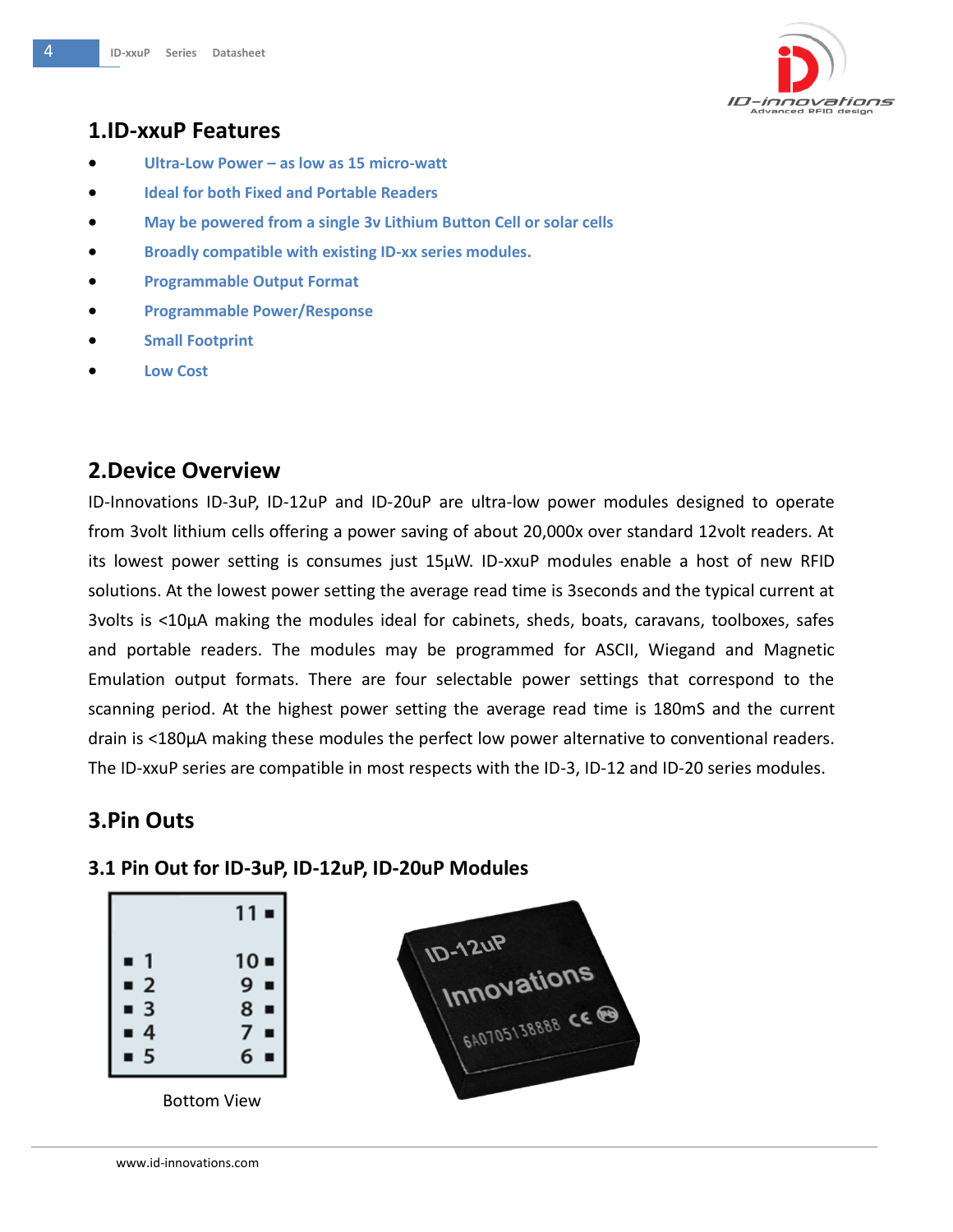

| Pin#          | <b>Description</b>        | <b>ASCII</b>              | <b>Magnet Emulation</b>   | Wiegand26                 |
|---------------|---------------------------|---------------------------|---------------------------|---------------------------|
| Pin 1         | Zero Volts                | GND 0V                    | GND 0V                    | GND 0V                    |
| Pin 2         | Do not connect            |                           |                           |                           |
| Pin 3         | Do not connect            |                           |                           |                           |
| Pin 4         | <b>Activity LED</b>       | <b>Activity LED</b>       | <b>Activity LED</b>       | <b>Activity LED</b>       |
| Pin 5         | Magnetic Mode CP Out      | No function               | Card Present*             | No function               |
| Pin 6         | <b>Scan Period Select</b> | <b>Scan Period Select</b> | <b>Scan Period Select</b> | <b>Scan Period Select</b> |
| Pin 7         | <b>Format Select</b>      | Strap to GND              | Strap to Pin 10           | Strap to $+5V$            |
| Pin 8         | Data 1                    | <b>CMOS</b>               | Clock*                    | One Output*               |
| Pin 9         | Data 0                    | TTL Data (inverted)       | Data*                     | Zero Output*              |
| Pin 10        | Tag Read Logic            | Beeper / LED Logic        | Beeper / LED Logic        | Beeper / LED Logic        |
| <b>Pin 11</b> | DC Voltage Supply         | $+Vdd$                    | Vdd                       | Vdd                       |

#### <span id="page-4-0"></span>**3.2 Pin Description & Data Formats ID-12uP, ID-20uP Modules**

\*In Wiegand and Magnetic emulation modes data outputs are configured as common drain and an internal pull-up is internally provided by the module. This may be suitable for most applications, however in some circumstances an additional 4K7 pull-up resistor to +Vdd may be required.

#### <span id="page-4-1"></span>**3.3 Pin Detail ID-3uP, ID-12up and ID-20uP**

**Pin1** is zero volts and communications ground. The copper connections to the pin should be robust, however using a ground plain that extends under the module antenna is not advisable as it will become an RF shorted turn causing detuning and loss of range. Care must be taken to route the supply tracks away from any regulator smoothing capacitors as these can crowbar a lot of noise current and cause noise pickup in adjacent antenna leads. Ideally the ground and the supply leads should be placed opposite each other on each side of the board up to the point of meeting the Module.

**Pin2** is not used. As a compatibility issue, no harm will occur if the pin is wired to pin11. Regular ID-3/12/20 series have this pin connected to pin11 although it is advisable to leave it blank. Unlike the ID-3/12/20 series, pin2 cannot be used to reset the module.

**Pin3** is only used on the ID-3uP for connection to an external antenna and should be left unconnected on ID-12uP and ID-20uP modules. The antenna connections should not pass under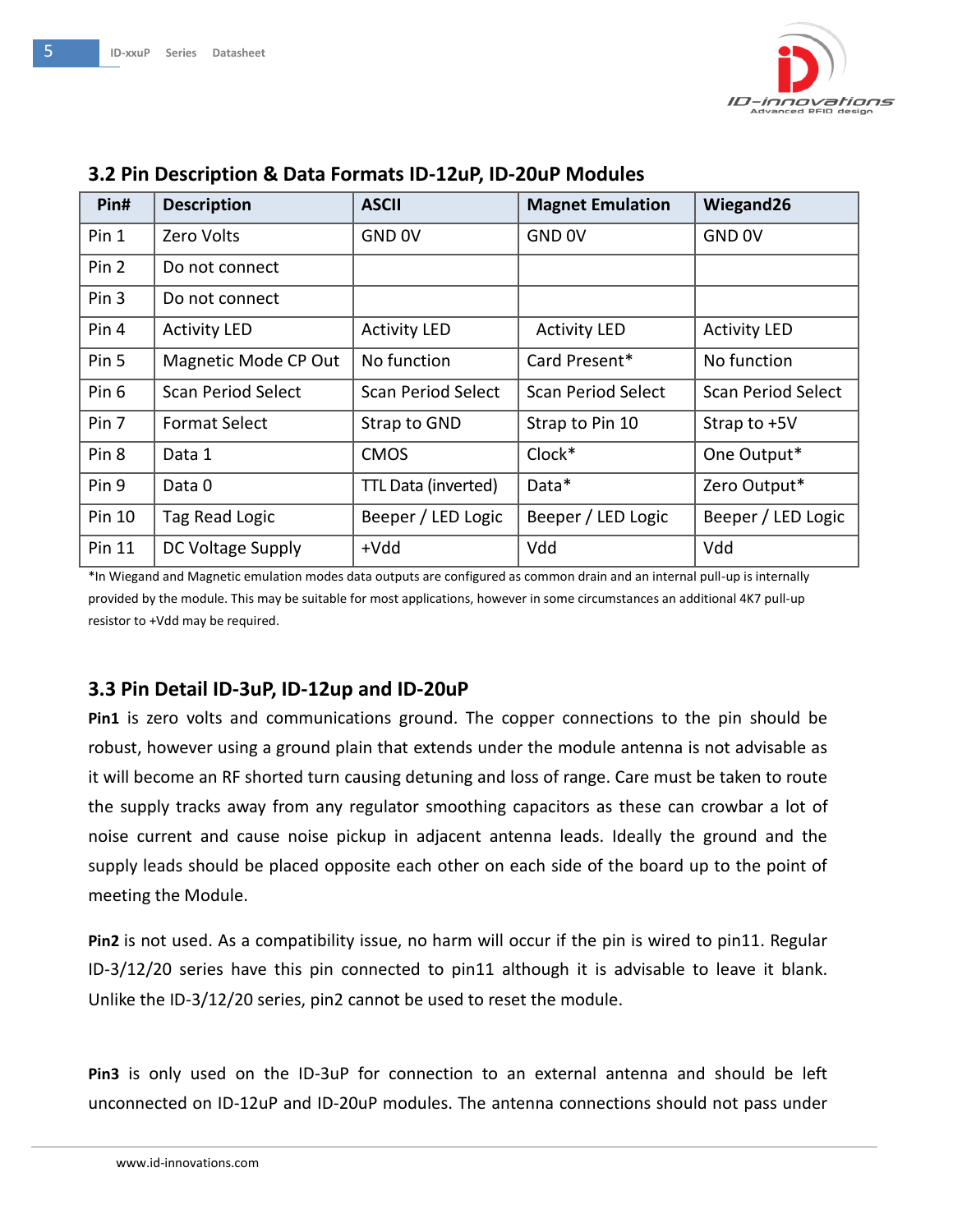

or near power chokes or regulator smoothing capacitors which can crowbar a lot of noise current and induce this noise pick-up into adjacent antenna leads. If possible place the copper tracks on opposite sides of the PCM so that they are positioned dead on top of each other.

**Pin4** is used on all modules, ID-3uP, ID-12uP and ID-20uP for the Activity indication LED. The LED should be driven by a resistor no less than 4K7. This LED will flash at the start of each read scan and the flashes will correspond to the chosen Scan Period. Due to the low power, a high brightness/efficiency LED is strongly recommended.

The ID-3uP uses pin4 in a dual fashion since it is also the return pin for the external antenna. Antenna connections should not pass under or near power chokes or regulator smoothing capacitors, as these can crowbar a lot of noise current which can induce pick-up noise into adjacent antenna leads. If possible place the copper tracks to the external antenna on opposite sides of the PCM so that they are positioned dead on top of each other.

**Pin5** is only used in magnetic emulation mode as the 'Card Present' output and is only functional when magnetic emulation is selected. In this mode it is normally high. See magnetic emulation waveforms, chapter6. The output is open drain and has an internal pull-up, however in some applications an external pull-up resistor connected to pin11 may be required. A 10K is normally suitable.

**Pin6** is the power setting select pin. For 6second scan, connect to pin11, for 2second scan, connect to pin1, for 750mS scan connect to pin10 and for 250mS scan connect to pin9. Never leave this pin floating or excessive power may be drawn.

**Pin7** is the output format select pin. For ASCII connect to pin1, for Wiegand connect to pin11, for Magnetic ABA track2 emulation connect to pin10. Never leave this pin floating or excessive power may be drawn.

**Pin8** is used as for ASCII and Wiegand outputs. When ASCII mode is selected the output is full CMOS. When Wiegand mode is selected it is configured as an open drain output with an internal pull-up. The internal pull-up will normally be sufficient but in some Wiegand applications an external pull-up resistor may also be required. A 10K is normally suitable.

**Pin9** is used as for ASCII and Wiegand outputs. When ASCII mode is selected the output complementary to pin8 and is also full CMOS. When Wiegand mode is selected it is configured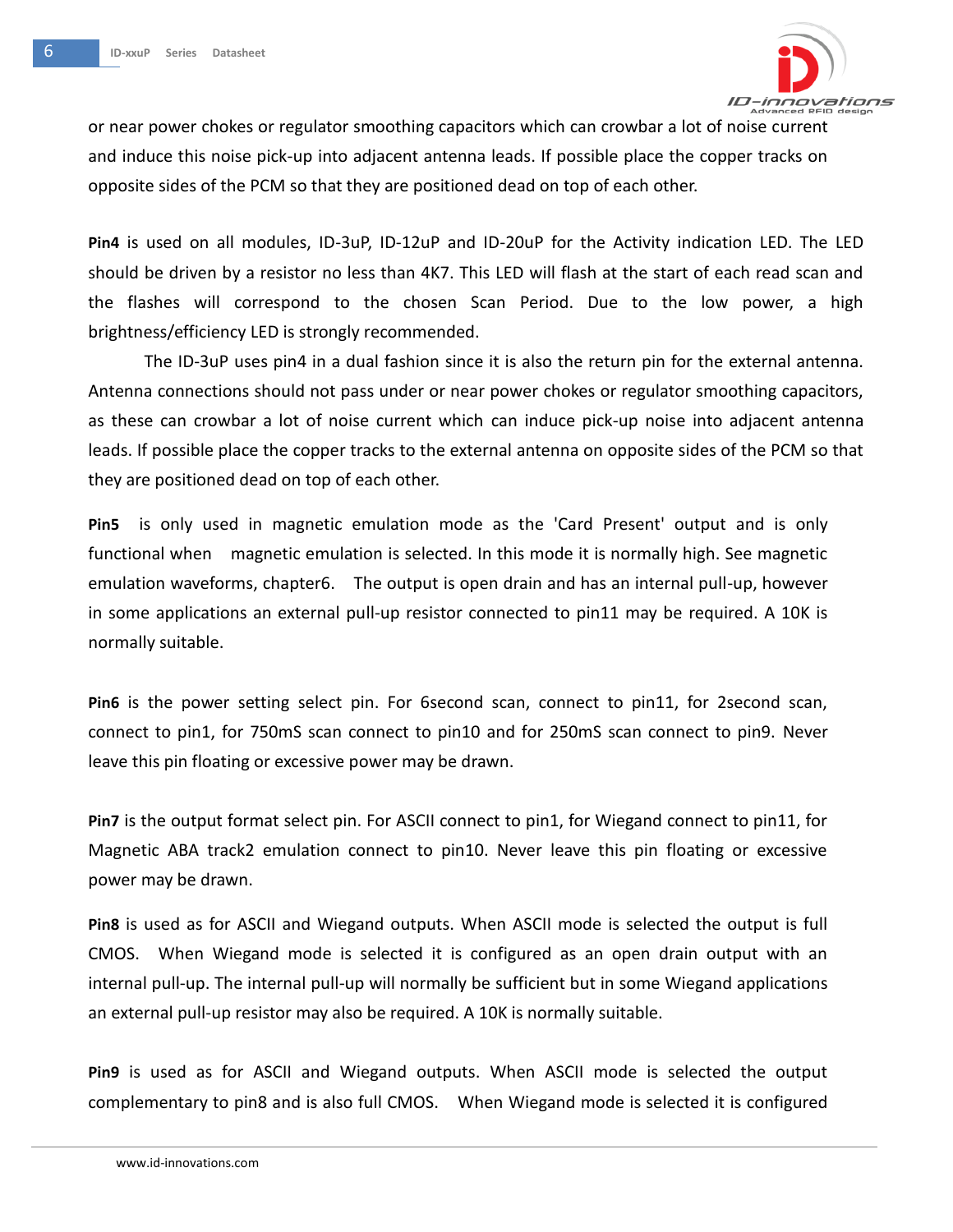

as an open drain output with an internal pull-up. The internal pull-up will normally be sufficient but in some Wiegand applications an external pull-up resistor may also be required. A 10K is normally suitable

**Pin10** is the read-card logic normally low output. The pin delivers a DC 100mS pulse after a read. It should only be connected to an LED through a resistor greater than 4K7 or a suitable FET driver. The beeper power should be kept low as excessive current may reduce the lithium battery voltage below the modules minimum working value, especially as the battery ages. See 'Design Considerations and Tips'

For compatibility, note that the ID-3, ID-12 and ID20 series use a 100mS pulse modulated at 3KHz. The beeper for the ID-xxuP series modules should be 3volt DC working with internal circuitry for the Piezo tone.

<span id="page-6-0"></span>**Pin11** is the VDD positive supply pin. The module is rated at +2.6 volts thru +3.5 volts. Ideally the copper tracking up to supply pins, 11 & 1, should be placed opposite each other, one on each side of the board. If the module power supply is mains derived, a 1uF ceramic X7R capacitor across pins 1 & 11 is recommended. If the module is battery powered the user may consider fitting a larger capacitor, up to 470uF because as the battery is used the internal impedance increases. The larger capacitor can sustain the supply voltage during the scan cycle when currents peak. This may extend the usable battery life. In any event, the supply voltage must be maintained above the minimum ID-xxuP supply voltage, 2.6volts, or the module may become erratic.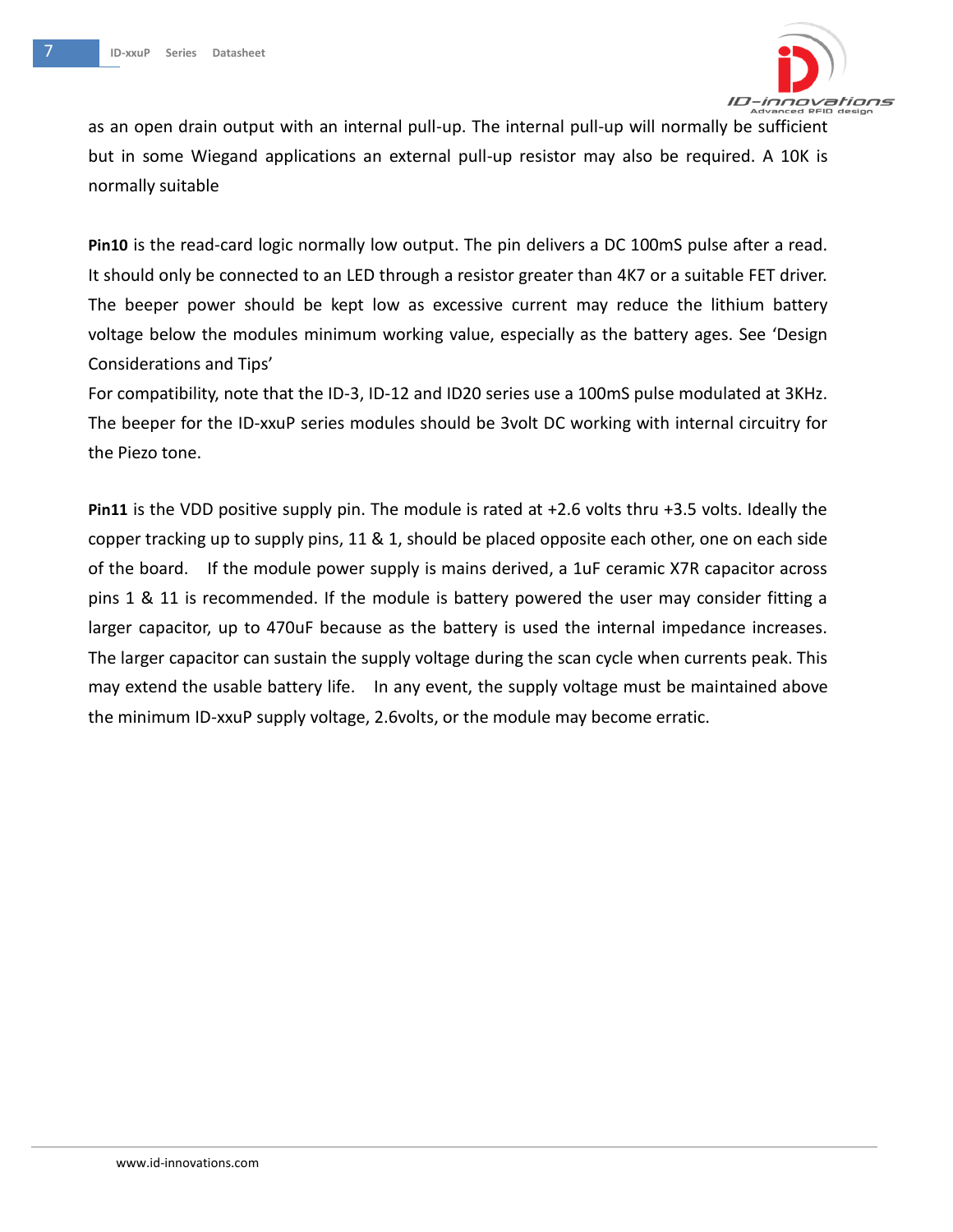

# **4.Test Circuit**

### <span id="page-7-0"></span>**4.1 Test Circuit for ID-12/20uP Modules**



| `Part                          | <b>Description</b>     |
|--------------------------------|------------------------|
| R <sub>1</sub> ,R <sub>2</sub> | 4K7                    |
| C1                             | 100uF, 10V             |
| Q1                             | 2N7002 or similar      |
| LED1, LED2                     | <b>High Efficiency</b> |
| LK1,LK2,LK3,LK4,LK5,LK6,LK7    | Links                  |
| Beep1 - See Note1 below        | 3V DC Beeper           |
| ID-XX uP                       | ID12-uP/ID20-uP        |
| Bat1                           | 3 Volt Lithium Cell    |

Note1 - Users are warned that Beep1 must be low power and may only be used in conjunction with a **substantial** battery, not a lithium button cell, or the uP module may misbehave.

### <span id="page-7-1"></span>**4.2 Test Circuit for ID-3uP Modules**



| Part                        | <b>Description</b>     |
|-----------------------------|------------------------|
| R1,R2                       | 4K7                    |
| C1                          | 100uF, 10V             |
| Q1                          | 2N7002 or similar      |
| LED1, LED2                  | <b>High Efficiency</b> |
| LK1,LK2,LK3,LK4,LK5,LK6,LK7 | Links                  |
| Beep1 - See note2 below     | 3V DC Beeper           |
| ID-XX uP                    | ID12-uP/ID20-uP        |
| Bat1                        | 3 Volt Lithium Cell    |
| L1                          | 1.34mH                 |

Note2 - Users are warned that Beep1 must be low power and may only be used in conjunction with a **substantial** battery, not a lithium button cell, or the uP module may misbehave

Also see Appendix A for circuit diagram and PCB layout of the ID-Innovations *Demo reader* for ID-xxuP and ID-xxuP-SA series modules.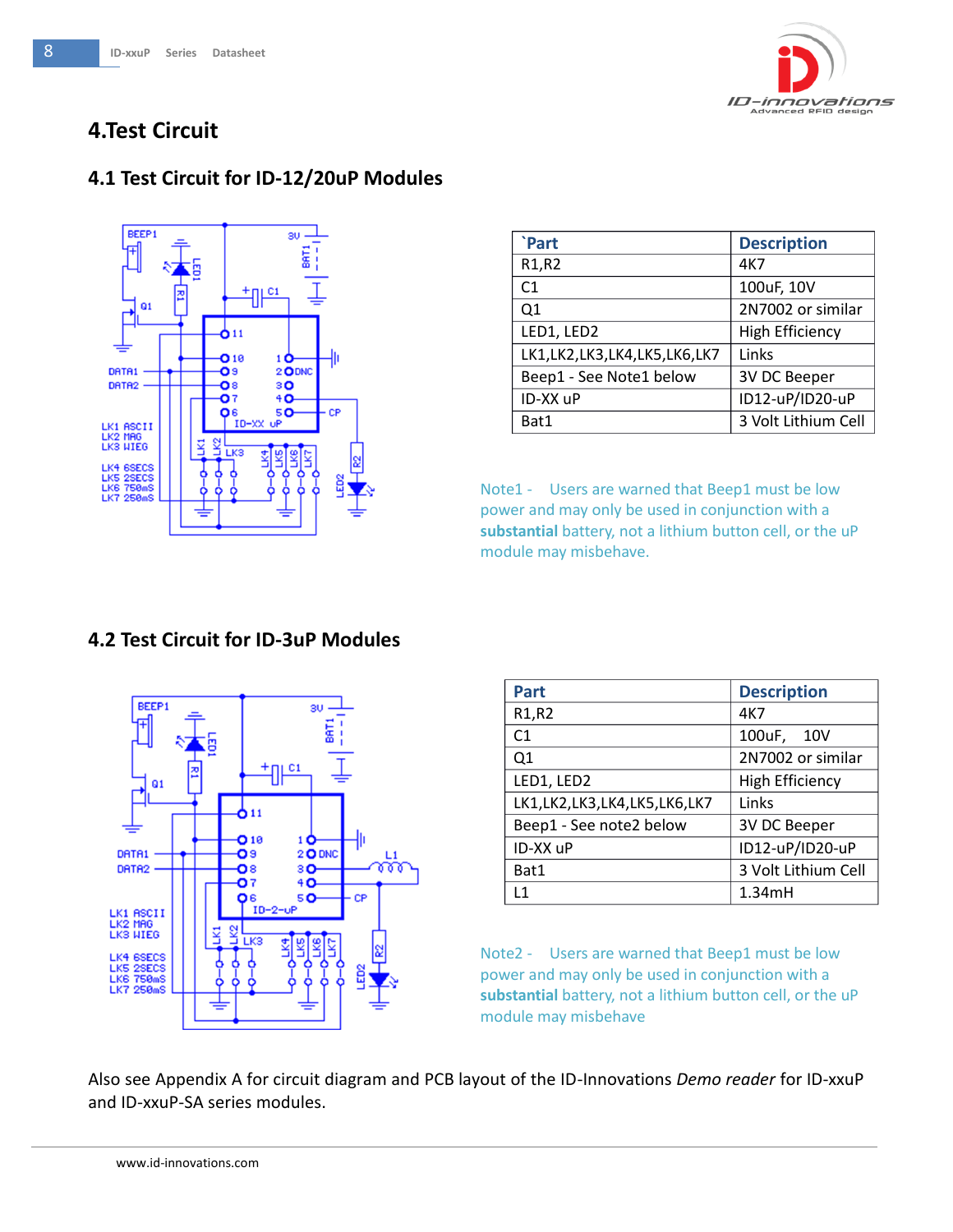

# <span id="page-8-0"></span>**5. Data Formats**

#### **Output Data Structure - ASCII - 9600 Baud, No Parity, 1 stop bit.**

#### **Output = CMOS (Push Pull) 0-5v**

| STX (02h) | DATA (10 ASCII) | CHECK SUM (2 ASCII) $ $ CR $ $ LF $ $ ETX (03h) |  |  |  |
|-----------|-----------------|-------------------------------------------------|--|--|--|
|-----------|-----------------|-------------------------------------------------|--|--|--|

#### **Example for Calculation of Checksum for Output type '1'**

Suppose the output Data is 0C000621A58E

Here the actual data is 0C,00,00,06,21,A5 and the checksum is 6E

Using binary we Exclusive OR the bit columns

| 0C. | 00001100 |
|-----|----------|
| იი  | 00000000 |
| 06  | 00000110 |
| 21  | 00100001 |
| А5  | 10100101 |

CHECKSUM = 10001110 = 8E

#### **Output Data Structure - Wiegand26 – 1mS repeat, 50uS pulse. Open Drain**

|                 |  |  |  |  |  |  | 8 | q |  |                |  |  |  |  |  | 10 11 12 13 14 15 16 17 18 19 20 21 22 23 24 25 26 |  |  |
|-----------------|--|--|--|--|--|--|---|---|--|----------------|--|--|--|--|--|----------------------------------------------------|--|--|
|                 |  |  |  |  |  |  |   |   |  |                |  |  |  |  |  |                                                    |  |  |
| Even parity (E) |  |  |  |  |  |  |   |   |  | Odd parity (O) |  |  |  |  |  |                                                    |  |  |

P = Parity start bit and stop bit

#### **Output Data Magnetic ABA Track2 – At Approx. 80cm/sec. Open Drain**

| 10 Leading Zeros | 55 | Data |  |  | 10 Ending Zeros |
|------------------|----|------|--|--|-----------------|
|------------------|----|------|--|--|-----------------|

<span id="page-8-1"></span>[SS is the Start Character of 11010, ES is the end character of 11111, and LRC is the Longitudinal Redundancy Check.]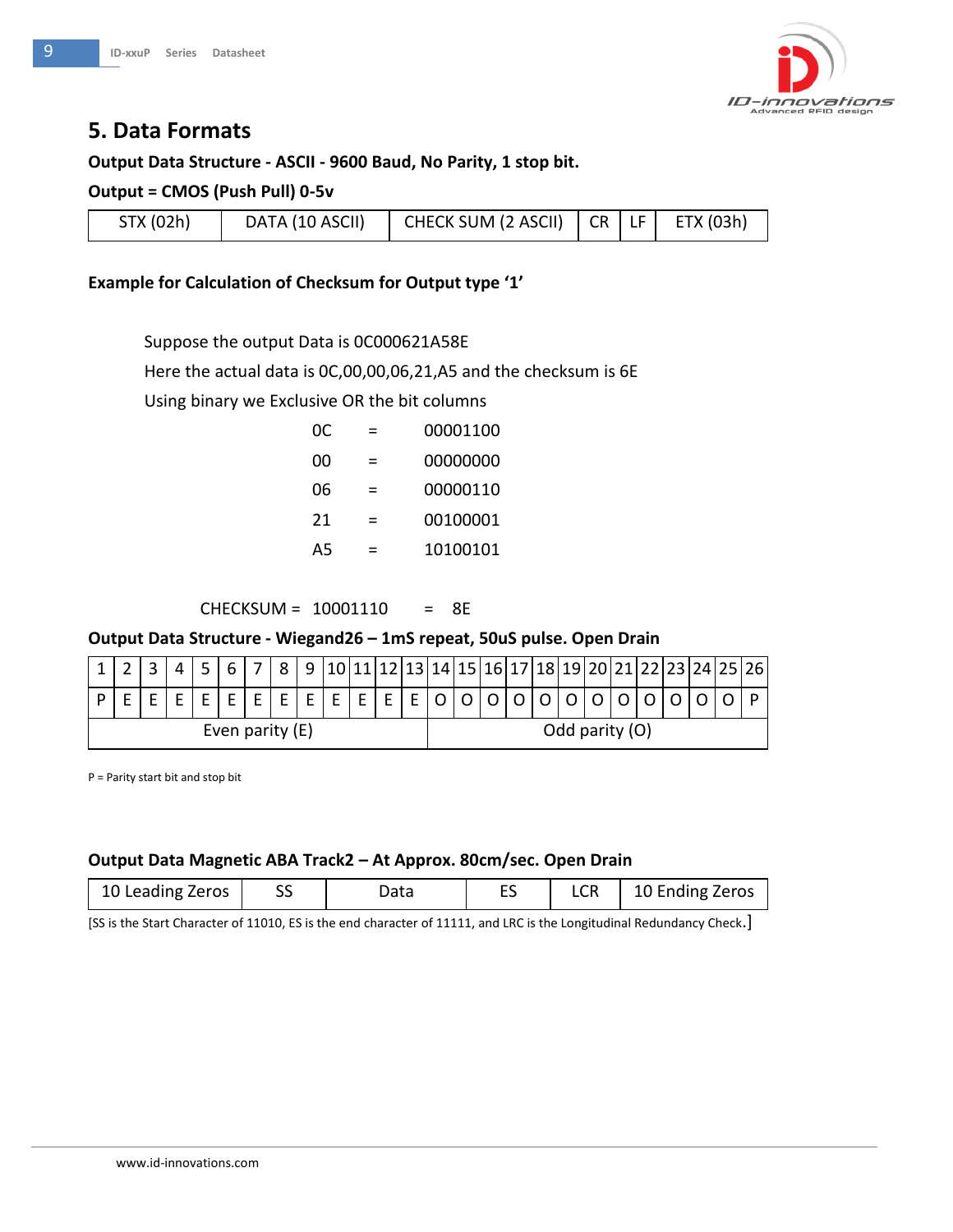

# **6. Magnetic Emulation Waveforms**



#### **Start and End Sequences for Magnetic Timing**



#### **Data Timings for Magnetic Emulation**



The magnetic Emulation Sequence starts with the Card Present Line going active (down). There next follows 10 clocks with Zero '0' data. At the end of the 10 leading clocks the start character (11010) is sent and this is followed by the data. At the end of the data the end character is sent followed by the LCR. Finally 10 trailing clocks are sent and the card present line is raised.

The data bit duration is approximately 330uS. The approximate clock duration is 110uS. Because of the symmetry data can be clocked off either the rising or falling edge of the clock.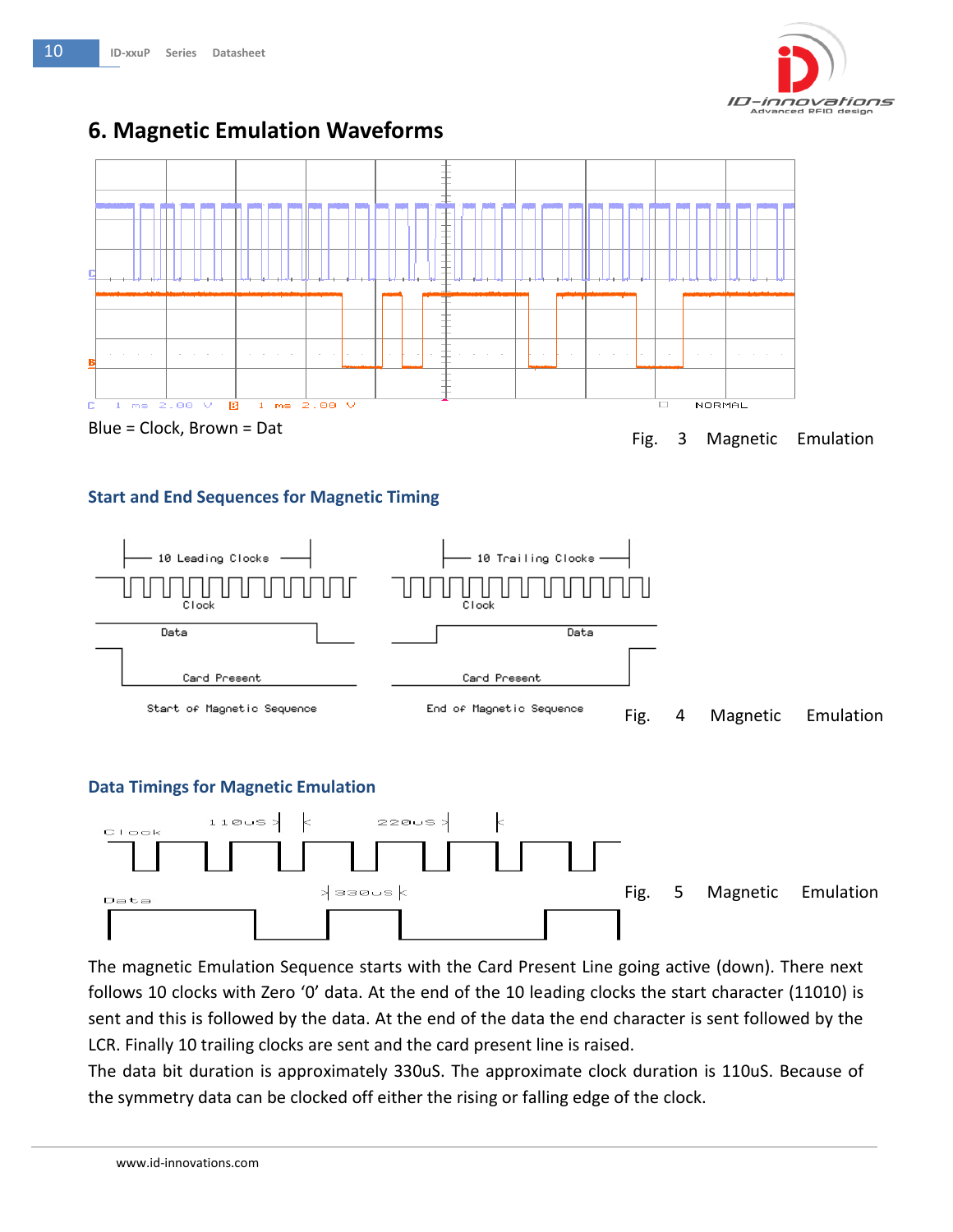

# <span id="page-10-0"></span>**7. Compatibility Issues**

The ID-xxuP series are broadly compatible with the ID-3, ID-12, ID-20, ID-3LA, ID-12LA and ID-20LA. The output mode selection, the data formats and the data and power supply pin-outs are identical however there are some differences in both functionality and pin use as follows

- 1) When a card is in read-range the reader module will send the card data at the end of every scan period. If a card is left permanently in read-range the ID-xx series will only send the data once.
- 2) The Read range is less, generally about 1/3 the ID-xx series range.
- 3) Pin2 was formally internally connected to the reset pin. In the ID-xxuP series this pin should be left blank for future compatibility.
- 4) Pin6 was formally used on some series ID-xx modules as a 'Tag in Range' indicator. In the ID-xxuP series Pin6 is used only to select the scan period.
- 5) The ID-xxuP series use pin4 to drive an activity indicator LED.

# <span id="page-10-1"></span>**8. Design Considerations**

### <span id="page-10-2"></span>**8.1 Supply Voltage and Host Data Logic Input.**

The ID-xx-uP modules will work with a supply voltage 2.6 volts thru 3.5 volts making it ideal for use with 3volt lithium batteries or alternatively two 1.5v cells. These limits should not be exceeded. The modules output drive is derived from the supply voltage so the host must be capable of being driven by 3v CMOS data logic.

### <span id="page-10-3"></span>**8.2 Response Times and Current Drain**

The response time is selectable using links. Selecting the slowest response time gives the lowest possible current drain. When the module set to minimum current and no card is present the average current drain is guaranteed to be below 10µA. Since most batteries leak more current than 10µA, battery shelf life will probably be the dominant factor. Lithium primary cells are an obvious choice for the power source because many have a ten year shelf life.

Once a card is presented to the module, the average read time is a little over half the selected sample time, so if a sample time of 2 seconds is chosen the average read time will be a little over 1 second. ID-xx-uP modules can be selected as power saving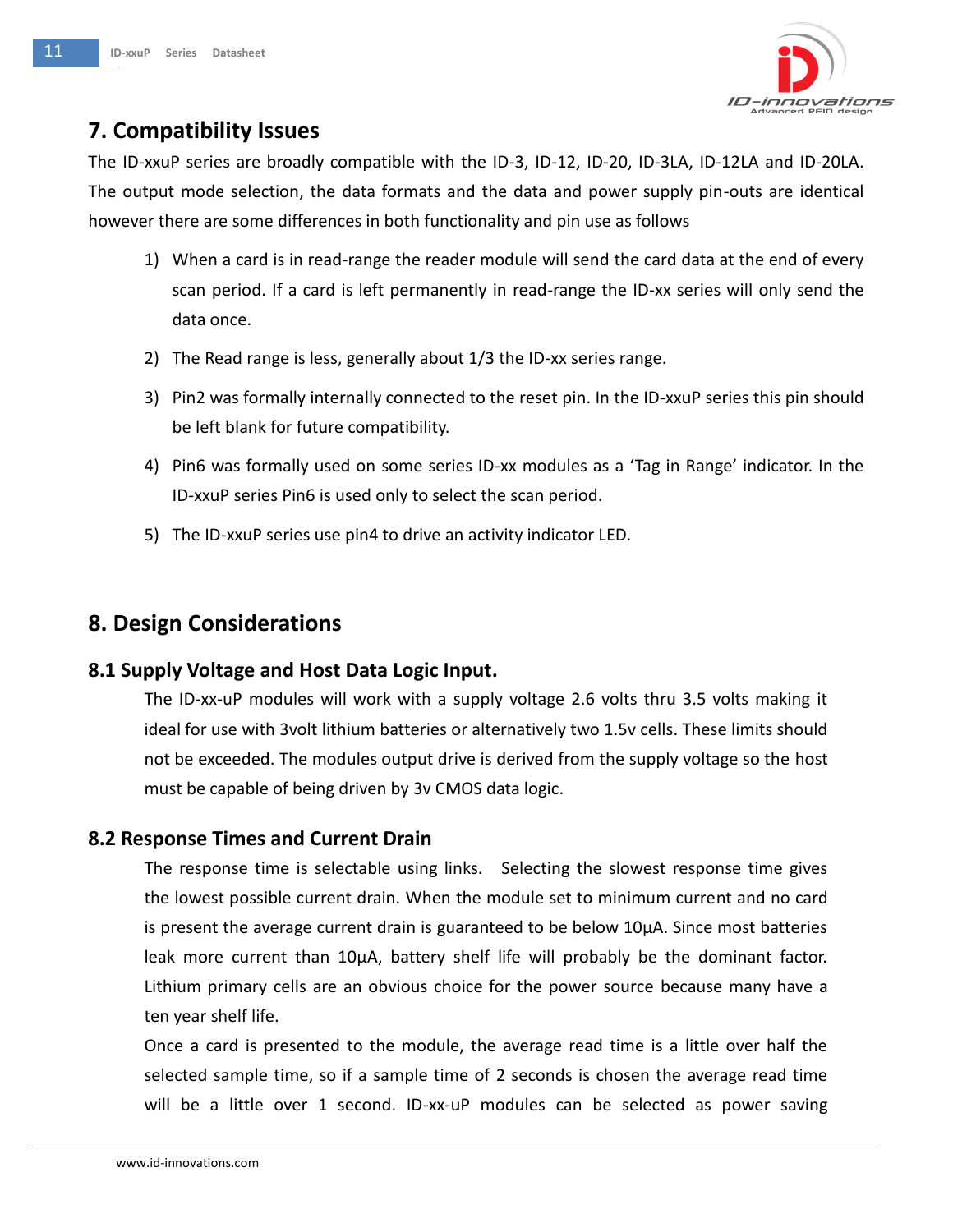

alternatives to standard RFID readers which typically draw 40mA or more. When the fastest response time is selected, the read time is quicker than 200mS and the current drain is less than 100µA @ 3.0, a power saving factor of about 1000x over standard 12volt RFID readers.

Note that the Output format and the response time is sensed at start-up. Changing the pin setting after start-up will have no effect until the module is switched off and on again.

#### <span id="page-11-0"></span>**8.3 Cards Left in Read Range**

ID-xx-uP modules sense when a card is present. If no card is present then the module draws low power. When a card is left in range more power is used, so it is best to remove a card after it has been read. See 'Reader Smart Response'

#### <span id="page-11-1"></span>**8.4 Reader Smart Response**

The modules incorporate smart protection. In all but the lowest power setting, the ID-xx-uP senses if a card has been left in read range and automatically sets the module to a lower response setting until the card has been removed. The smart response feature cannot be changed. In applications that permanently leave a card permanently in read-range the ID-xxuP module draws a maximum of 200µA when powered at 3 volts.

#### <span id="page-11-2"></span>**8.5 Interference and Switching Converters**

Strong, steady RF interference should be avoided because the ID-xxuP module will constantly analyse the RF field to see if the interference is a valid card and so draw more power. The module power source will usually be a battery, so the main source of interference, the mains power supply, will not be present, however if the power source is mains derived, care must be taken if switching convertors are used. Keep switching inverters physically away from the reader module and ensure that the switching frequency is not is not in the region of 125Khz. Also ensure the inter modulation products and harmonics of the switching power supply field or voltage output do not include 125Khz because the interference can mimic genuine card signals. Do not use switching power supply 'Economy Modes' because these often have high hysteresis voltages that disrupt the output regulation significantly and will cause low read range.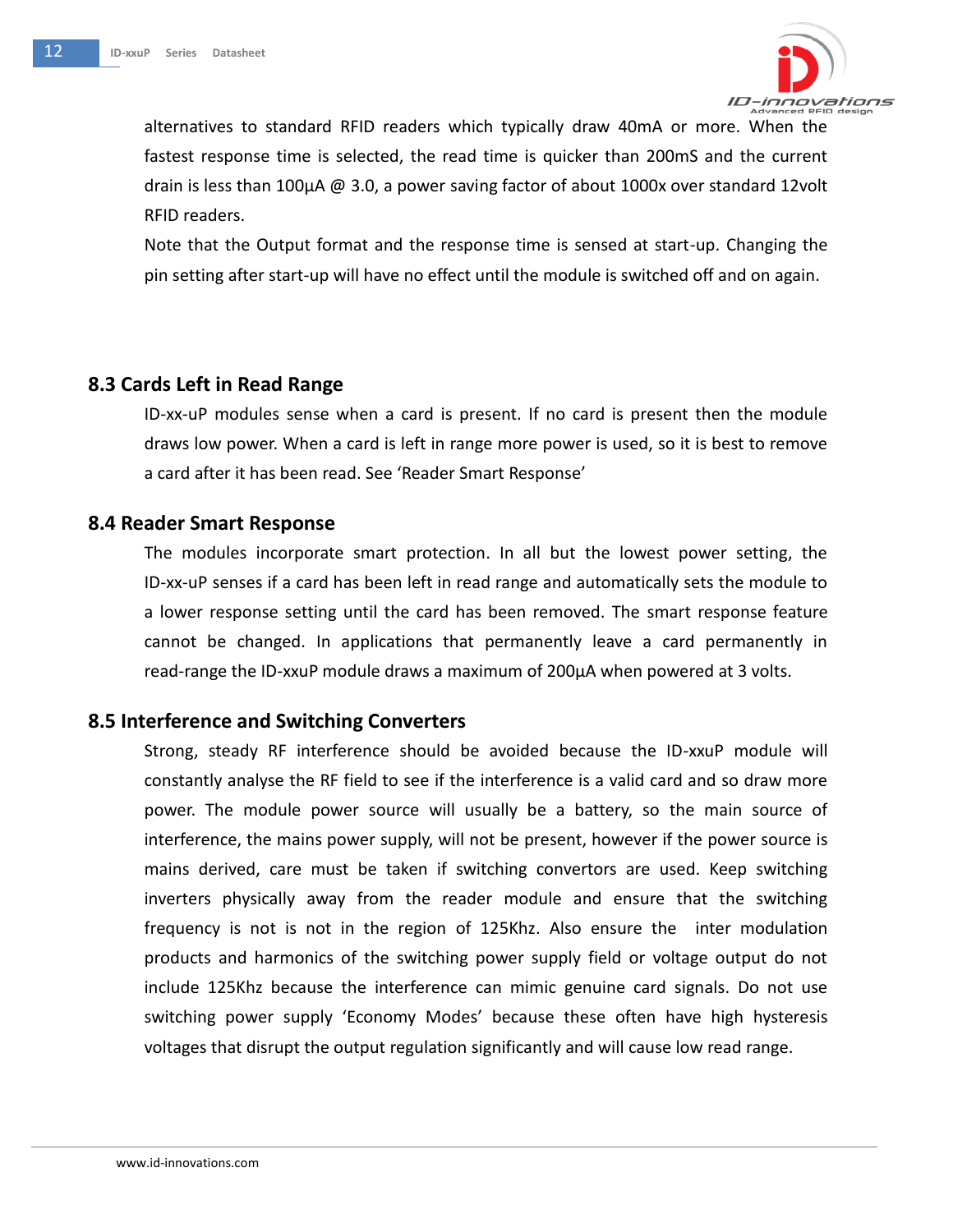

#### <span id="page-12-0"></span>**8.6 Beeper Selection**

The recommended beeper is a low power DC beeper with an integrated Piezo driver. When small lithium batteries are used the use of beepers should be avoided completely because the current can cause large swings in the battery voltage and this may lead to unpredictable module behaviour or malfunction.

### <span id="page-12-1"></span>**8.7 Module Active and Read LEDs**

LED2 pulses regularly and is used to indicate that the module is active. This LED draws very low current but it may be removed and will save one micro amp. LED1 only flashes when a card is read. It is assumed that this will be infrequently so LED1 can be robustly powered without adding significantly to the reader power drain.

### <span id="page-12-2"></span>**8.8 Host Input Impedance**

It is important that the data outputs are connected to very high impedance interfaces or excessive currents may be drawn. For example, a 10K resistance to ground on a normally high data pin, such as the ASCII complementary output, will result in an extra current drain of 30µA. Ideally, data outputs should be connected to CMOS inputs on the host or external control gear.

### <span id="page-12-3"></span>**8.9 Response Time and Output Format Selection**

The output format selection and the response time selection are not dynamic, they are only active when the power is first connected. That is to say that after switch-on, changing the programming links will not affect either the modules output format or the response time. To change the response time or output format the module must first be powered down and restarted with the desired links in place.

### <span id="page-12-4"></span>**8.10 Using Data Transmitters**

<span id="page-12-5"></span>Inexpensive RF transmitters, such as those in the 433MHz range, may be used to connect the ID xxuP data output to a remote controller via a suitable receiver. This type of TX module does not usually draw any power unless the input has data, so they are ideally suited for remote data links.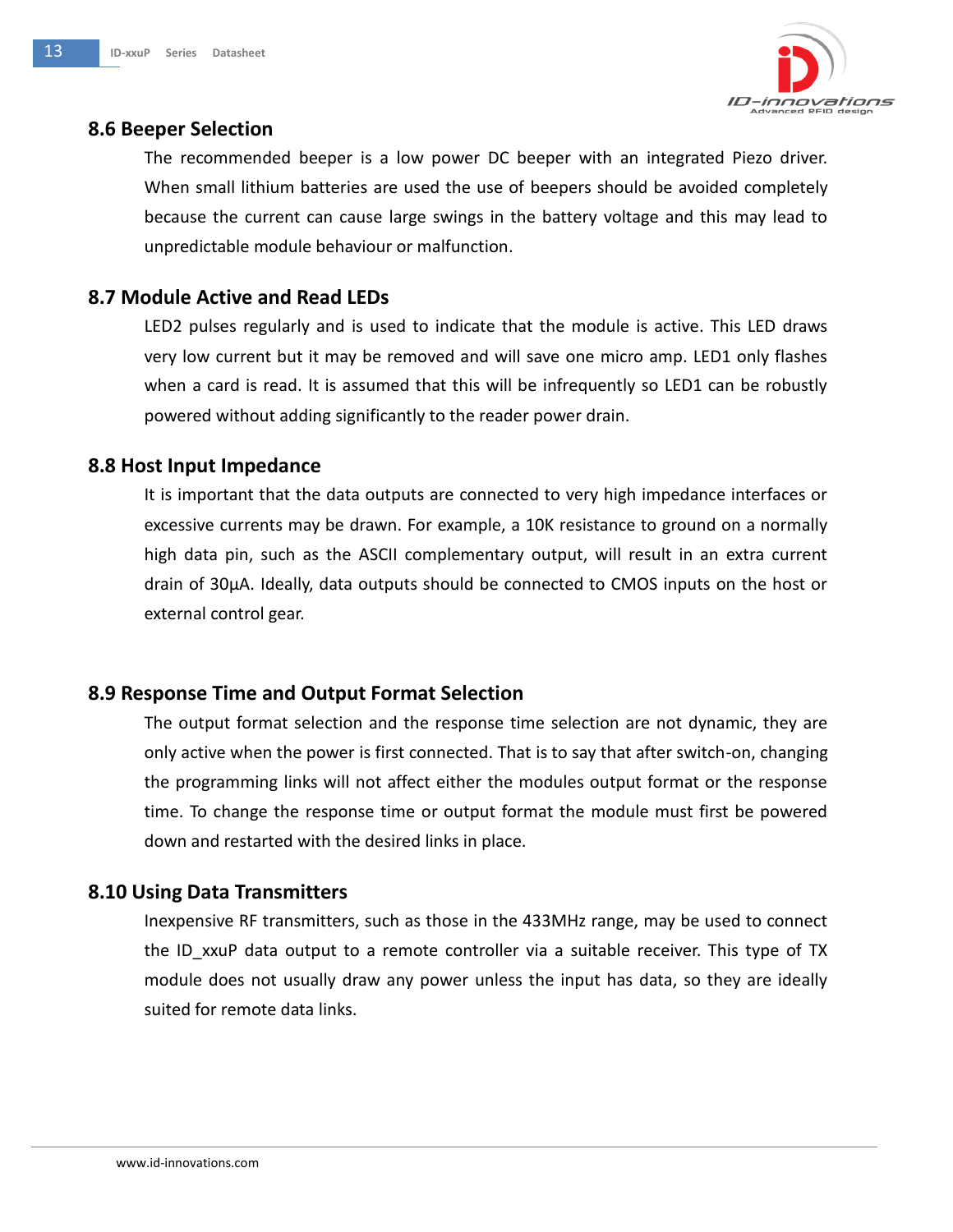

### **8.11 PCB Layout, Earthed Planes and Tracking**

The PCB layout is not critical, especially when the ID-xxuP module is battery powered. The ID-12uP and the ID-20uP modules have an internal antenna that may couple inductively with the PCB. For this reason large areas of copper, such as an earthed plane, should not be left under the module or an RF voltage will be induced into the copper and a current setup in opposition to the antenna which can reduce the read range. In battery operated circuits C1 should be as close as possible to the supply pins 1 & 11. See Appendix A for details of an ID-12uP demo board PCB layout.

### <span id="page-13-0"></span>**8.12 Regulator Characteristics and Filtering**

When the module power is derived from a mains supply then a low noise 3.0v - 3v3 regulator is recommended. A small SOT23 regulator will be normally be adequate because the reader module power is low. If a common 3volt rail is used that supplies power to a processor, ensure that the supply is clean. If the 3volt supply is not clean, it is usually much, much easier to insert a 10R 220uF low pass filter on the supply to the ID-xxuP module than attempt to clean the main 3volt rail. Attempts to decouple common power rails using large capacitors may become counter-productive as the capacitor may crowbar large quantities of noise current which still induce noise via current loops into the reader modules coil.

### <span id="page-13-1"></span>**8.13 External Circuitry and Battery Loading**

The module data outputs may be used to activate external circuitry however, if small lithium batteries are used a power source they cannot supply high currents, ensure the total current is within the capability of the battery and that the terminal voltage never drops below the ID-xxuP minimum voltage requirement. If the voltage supply dips below 2.6volts, even momentarily, the ID-xxuP module may become erratic.

# <span id="page-13-2"></span>**9. Setting the Output Format**

The output format is selected by strapping pin7 as shown in the below table. Note that the ID-xxuP checks the output format upon switch-on. Subsequently strapping pin7 to another location to change the output format will only take effect after an off-on cycle.

| Pin#  | <b>ASCII</b>        | <b>Magnetic</b> | Wiegand26            |
|-------|---------------------|-----------------|----------------------|
| Pin 7 | Strap to Pin1 (Gnd) | Strap to Pin 10 | Strap to Pin11 (+5V) |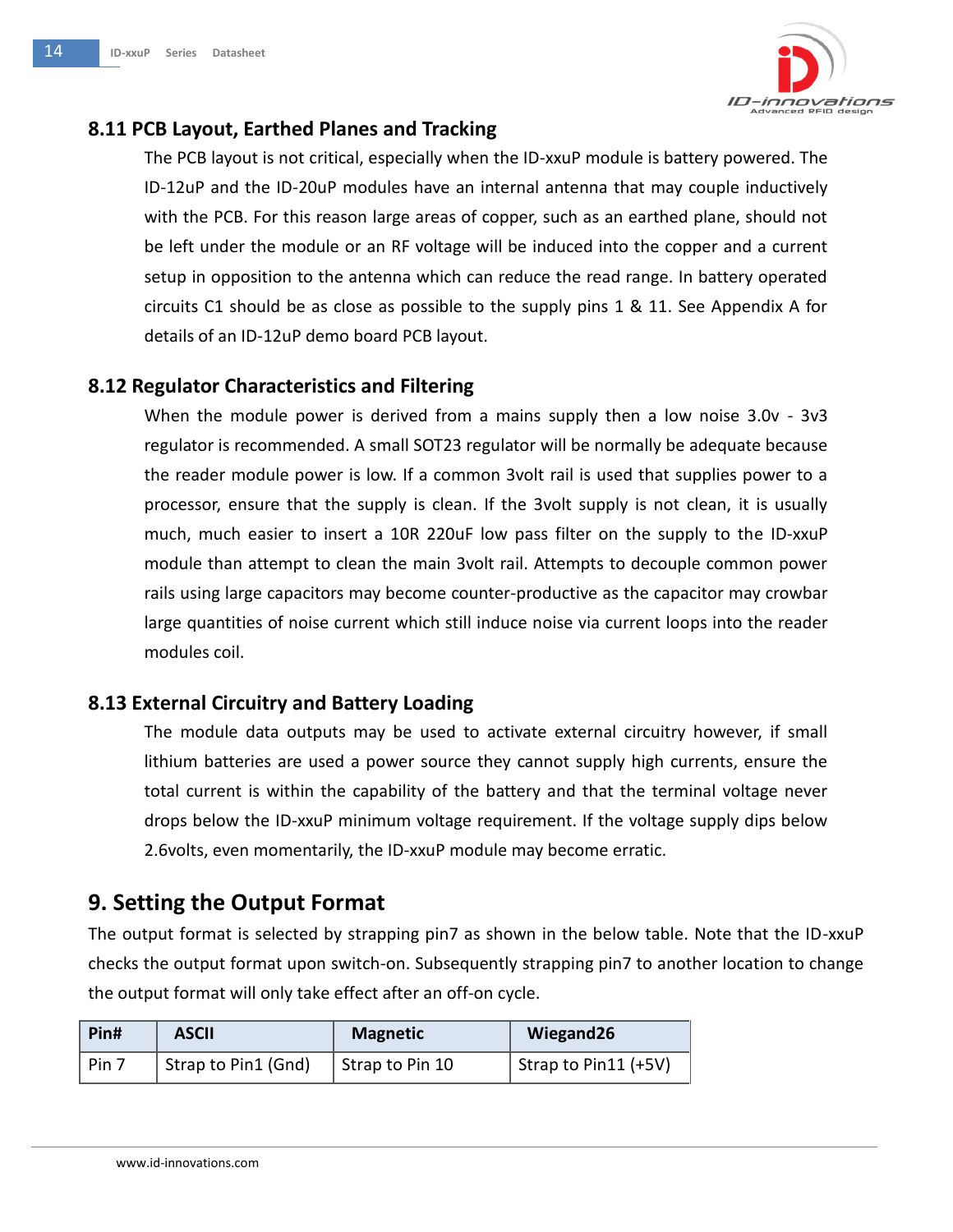

# <span id="page-14-0"></span>**10. Setting the Activation Time**

The activation time is selected by strapping pin6 as shown in the below table. Note that the ID-xxuP checks the response time upon switch-on. Subsequently strapping pin6 to another location to change the response time will only take effect after an off-on cycle. The average read time will be half the activation time + 35mS. So with an activation time of 750mS the average read time will be about 410mS.

| Pin#             | 250 <sub>m</sub> S | <b>750mS</b>                                               | 2Seconds | 6Seconds                         |  |  |  |
|------------------|--------------------|------------------------------------------------------------|----------|----------------------------------|--|--|--|
| Pin <sub>6</sub> |                    | $\frac{1}{4}$ Strap to Pin 9 $\frac{1}{4}$ Strap to Pin 10 |          | Strap to Pin $1$ Strap to Pin 11 |  |  |  |
|                  |                    |                                                            | (Gnd)    | $(+5v)$                          |  |  |  |

# <span id="page-14-1"></span>**11. Device Specifications**

<span id="page-14-2"></span>

| Parameter                                       | ID-3uP, ID-12uP & ID-20uP       |
|-------------------------------------------------|---------------------------------|
| Frequency                                       | 125 kHz                         |
| Card Format                                     | EM 4001 or compatible           |
| Encoding                                        | Manchester 64-bit, modulus 64   |
| Current with no card $@$ 3v, 6Second Setting    | $<$ 10µA, Nominal 5µA           |
| Current with no card $@$ 3v, 2Second Setting    | <26μA, Nominal 13μA             |
| Current with no card $\omega$ 3v, 750mS Setting | <70μA, Nominal 38μA             |
| Current with no card @ 3v, 250mS Setting        | <180μA, Nominal 86μA            |
| Voltage Supply Range                            | +2.6 volt thru +3.5 volt        |
| <b>ASCII Output</b>                             | 9600 Baud, 8Bit, No Parity      |
| Wiegand26                                       | Spacing 1mS, Width 50uS Nominal |
| Magnetic ABA Track2                             | 80cm/S Nominal                  |
| Read Range using ID-Innovations ISO Card        | 3.5cm Nominal                   |
| Read Range using ID-Innovations Clamshell       | 5cm Nominal                     |
| Certification                                   | CE, C-TICK, ROHS, FCC           |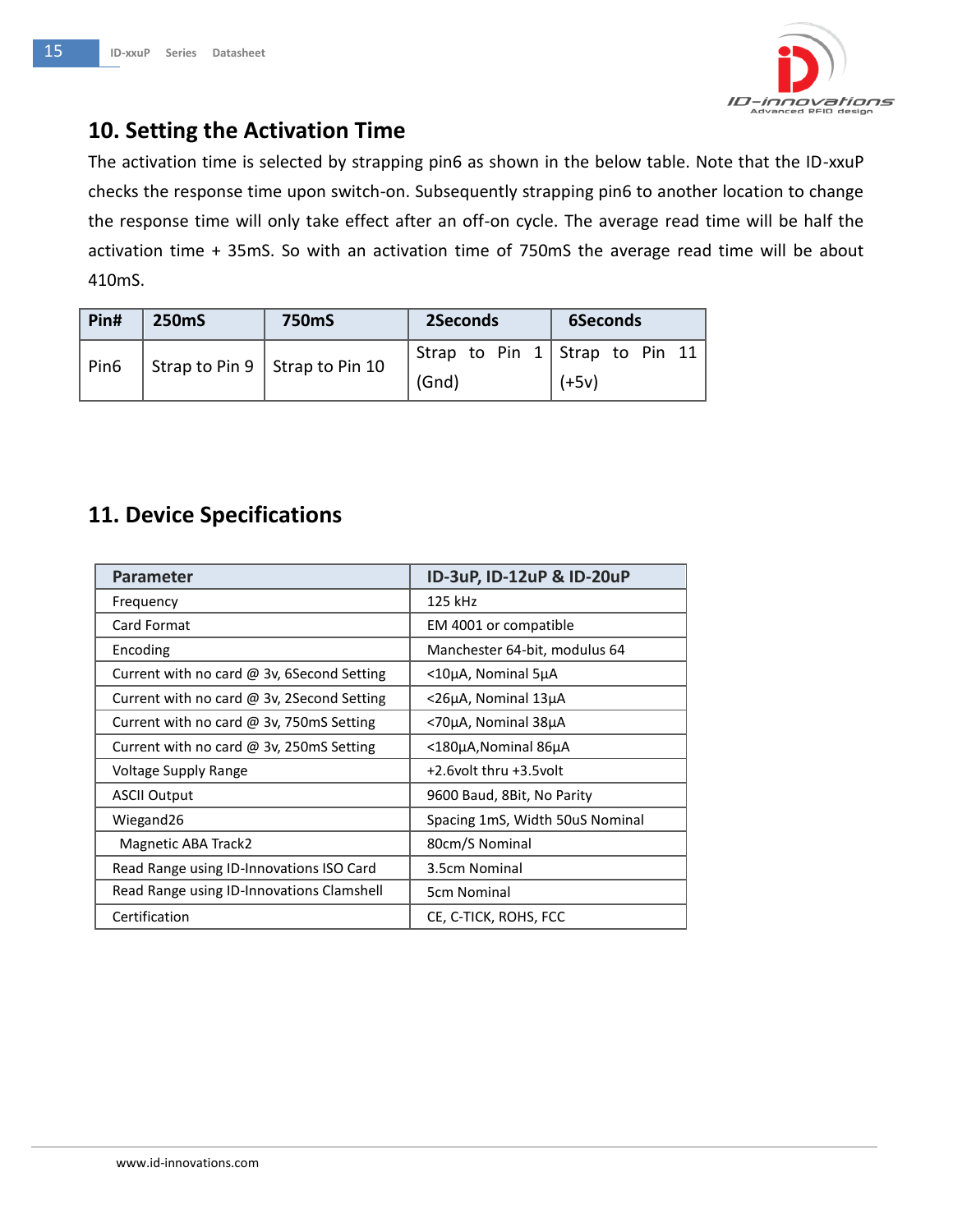

# **12. Starting Up the ID-12uP**

Supply power to the module should be made cleanly, avoiding bad contacts or dropouts. The ID-12uP is an ultra-low power module and to reduce its power consumption, brownout detection has not been incorporated. After switch-on care should be taken to ensure the module is operating correctly. Reading a card is one way of testing the module. When operating correctly the status LED will flash regularly. After the function check has confirmed normal operation the LEDs may be disabled by link1 and this will save an additional  $1\mu$ A. Link1 may be made at any time to check the activity LED and subsequently disconnected if desired.

# <span id="page-15-0"></span>**13. Absolute Maximum Ratings**

| Maximum voltage applied to Pin 1                     | $Vcc + 3.5v$   |
|------------------------------------------------------|----------------|
| Maximum current drawn from Pin 3 (Antenna ID-3uP)    | ± 50mA Peak    |
| Maximum 125 KHz RF Voltage at Pin 4 (Antenna ID-3uP) | $±$ 50v Peak   |
| Maximum current drawn from any data or select pin    | $±$ 5mA        |
| Maximum current drawn from Pin 10 (Beeper)           | $±$ 5mA        |
| Pins 5, 6, 7, 8, 9 & 10 may not exceed               | $Vcc \pm 0.5v$ |

These ratings are absolute maximums. Operation at or near the maximums may cause stress and eventual damage or unpredictable behaviour.

# <span id="page-15-1"></span>**14. Designing Coils for the ID-3uP**

(Note the ID-12uP and the ID-20uP must not be used with an external antenna.)

The antenna Inductance for the ID-3uP is 1.34mH. When this value is used the external tuning capacitor (C3) is not required because the

ID-3uP already has an internal tuning capacitor of 1n2. In general the bigger the antenna the better it is, provided the reader is generating enough field strength to excite the tag. The ID-3uP is low power so a maximum coil size of 8x8cm is recommended if it is intended to read ISO cards. If the reader is intended to read glass tags the maximum coil size should be smaller, say 3x3cm.

There is a science to determine the exact size of an antenna but there are so many variables that in general it is best to get a general idea and then 'Suck it and See'. If the reader is located in a position where there is a lot of heavy interference then less range may be unavoidable. In this situation the coil should be made smaller to increase the field strength and reduce the interference pickup. It is difficult to give actual examples of coils for hand wounding because the closeness and tightness of the winding will significantly change the inductance. A professionally wound coil will have much more inductance than a similar hand wound coil.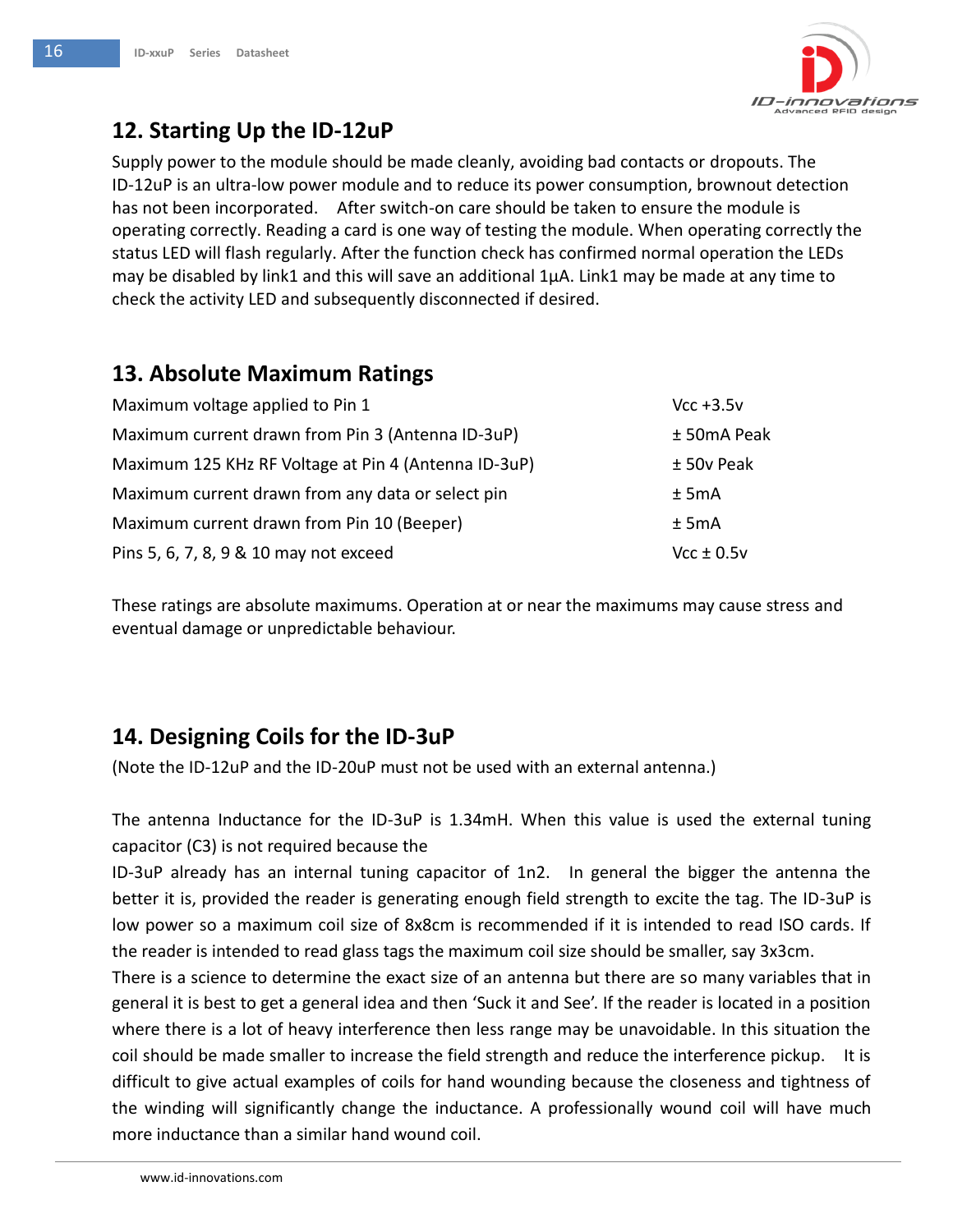

For those who want a starting point into practical antenna winding it was found that 83 turns on a 80mm diameter former gave an inductance of 1.34mH. As far as the inductance is concerned, the wire diameter is not important, although thicker wire often means higher Q and slightly more read range.

Sometimes the antenna coil is necessarily surrounded by a metallic enclosure or has an adjacent copper PCB plane. Both these can behave like a shorted turn. A shorted turn has the effect of setting up a current in opposition to the ID-3uP antenna coil current and is analogous to adding a negative inductance. Some range can be clawed back by either increasing the inductance or increasing the capacitance. If an inductance meter that works at 100 KHz or greater is available then the inductance can be adjusted back to 1.34mH by winding extra turns

Remember, that normally there is no need for external capacitance because the ID-3uP has an internal 1n2 capacitor, which perfectly tunes the recommended inductance of 1.34mH. If the user monitors the coil voltage with an oscilloscope, this will tell all. As a tip, if ferrite is brought near a coil with too low inductance, the RF output voltage will rise and if aluminium foil is brought near a coil which has too high inductance, the RF voltage will similarly rise. This will indicate which side of the tuning the coil is.

#### **Warning: Do not exceed the stated maximum voltages and currents for the ID-3uP RF output.**

For those who wish to be more theoretical we recommend a trip to the Microchip Website where we found an application sheet for Loop Antennas. All the same, once the user has got some theoretical knowledge, the advice of most RF experts is still 'Suck it and see'. <http://ww1.microchip.com/downloads/en/AppNotes/00831b.pdf>

# <span id="page-16-0"></span>**15. Tuning the ID-3uP (External Antenna)**

For development we recommend using an oscilloscope for tuning. Use a high impedance probe on 10x for Isolation, and to protect the oscilloscope input amplifiers. Connect the oscilloscope to observe the 125kHz AC voltage across the coil. Get a sizeable piece of ferrite and bring it up to the antenna loop. If the voltage increases then more inductance is required (or more capacitance). If the voltage decreases as the ferrite is brought up to the antenna then the inductance is too great. If no ferrite is to hand then a piece of aluminium sheet may be used for testing in a slightly different way. Opposing currents will flow in the aluminium and it will act as a negative inductance. If the 125kH AC voltage increases as the aluminium sheet approaches the antenna then the inductance is too high. Note it may be possible that the voltage will first maximize then decrease. This simply means that the antenna is near optimum tuning. If ferrite is used then the coil is a little under value and if aluminium sheet is used then the coil is a little over value. The RF driver includes protection resistors which protect the module against momentary RF shorts. The resistors also make the tuning much less critical and this is deliberate. For production a go/no-go range test is all that is required.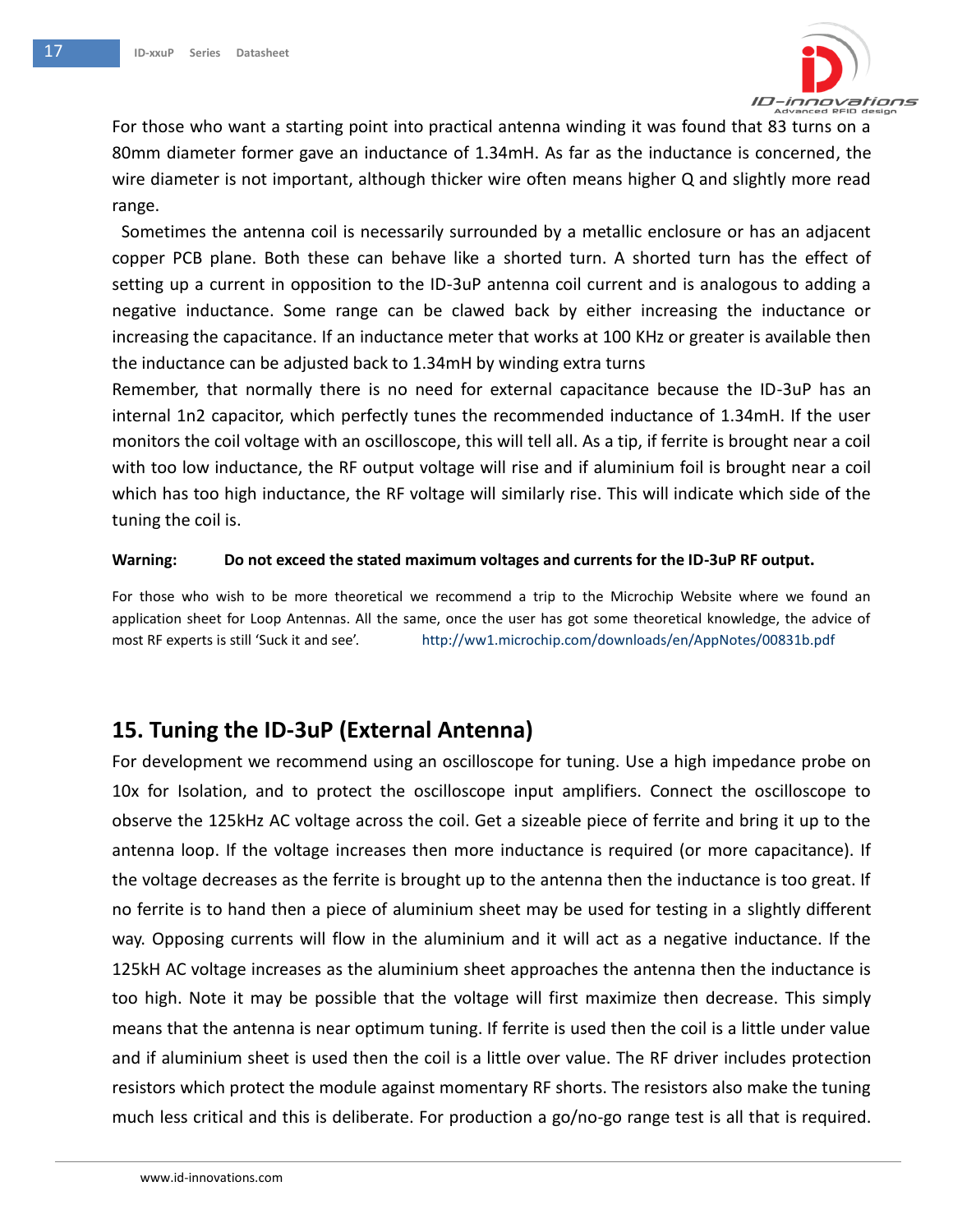

Note that the module RF output may be shorted momentarily to ground without damage but heat dissipation may damage the internal drivers if a short is sustained. Be careful to keep the RF pins from shorting to other module pins.

# <span id="page-17-0"></span>**16. DC Characteristics**



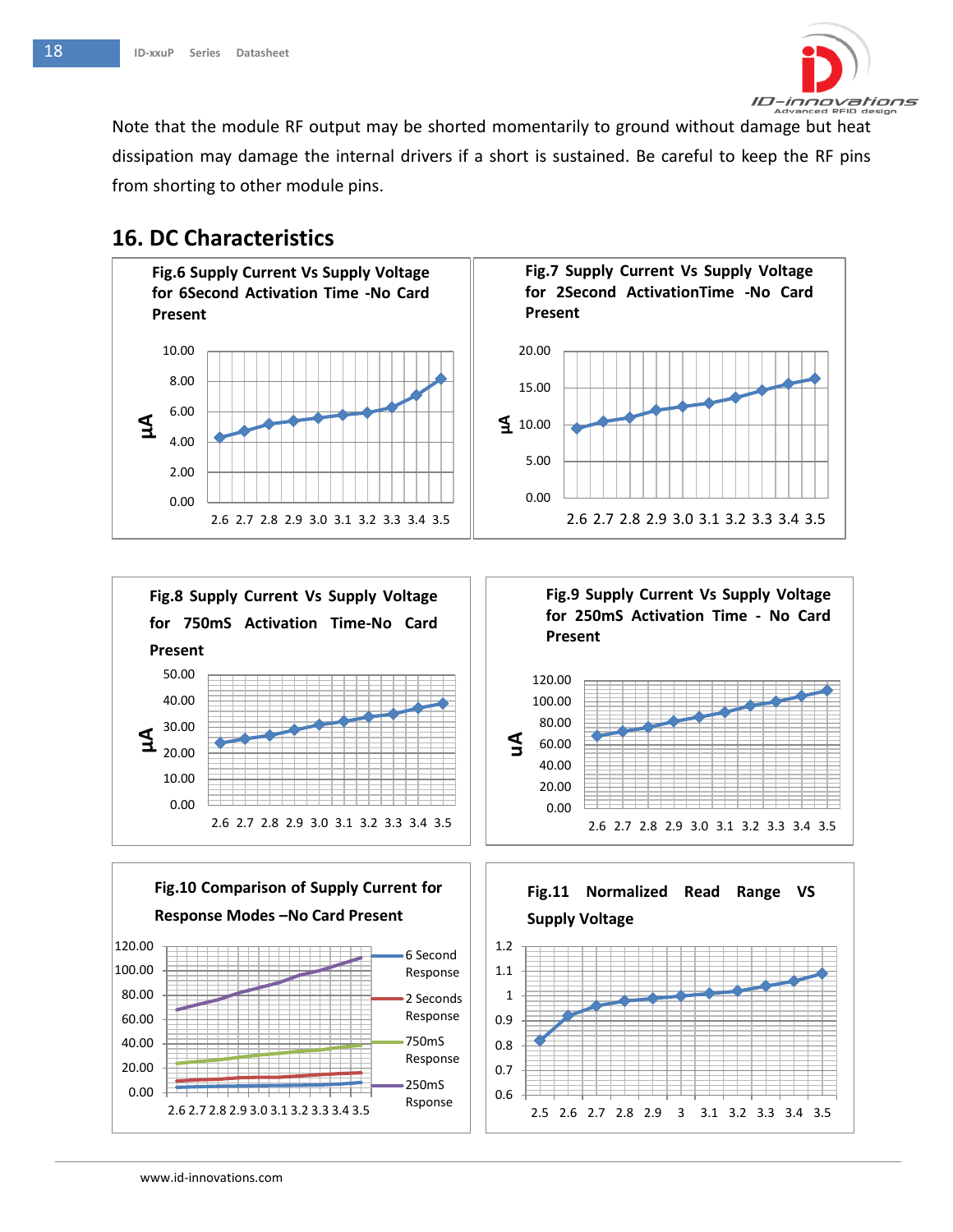

# <span id="page-18-0"></span>**17. Useful information**

#### The Bray++ Terminal

For general testing we suggest the user downloads a terminal program free from the internet. Here is one particularly good one to consider: **http://sites.google.com/site/terminalbpp/** Truly an excellent piece of software. If this is hard to get try a search for Bray 1.9b 20100630. This version is good but any version will be also acceptable.

#### Technical Queries

If you have any technical queries please contact your local distributor, they have all the technical resources to help you and support you. Where no local distributor exists, our technical helpline may be contacted by writing to [help@ID-Innovations.com](mailto:help@ID-Innovations.com)

Please state your geographic region, the module serial number and where you obtained it.

#### Q & A

<span id="page-18-1"></span>Questions and answers to technical problems are available on line at **ID-Innovations.Com**. Customer feedback is *always* appreciated.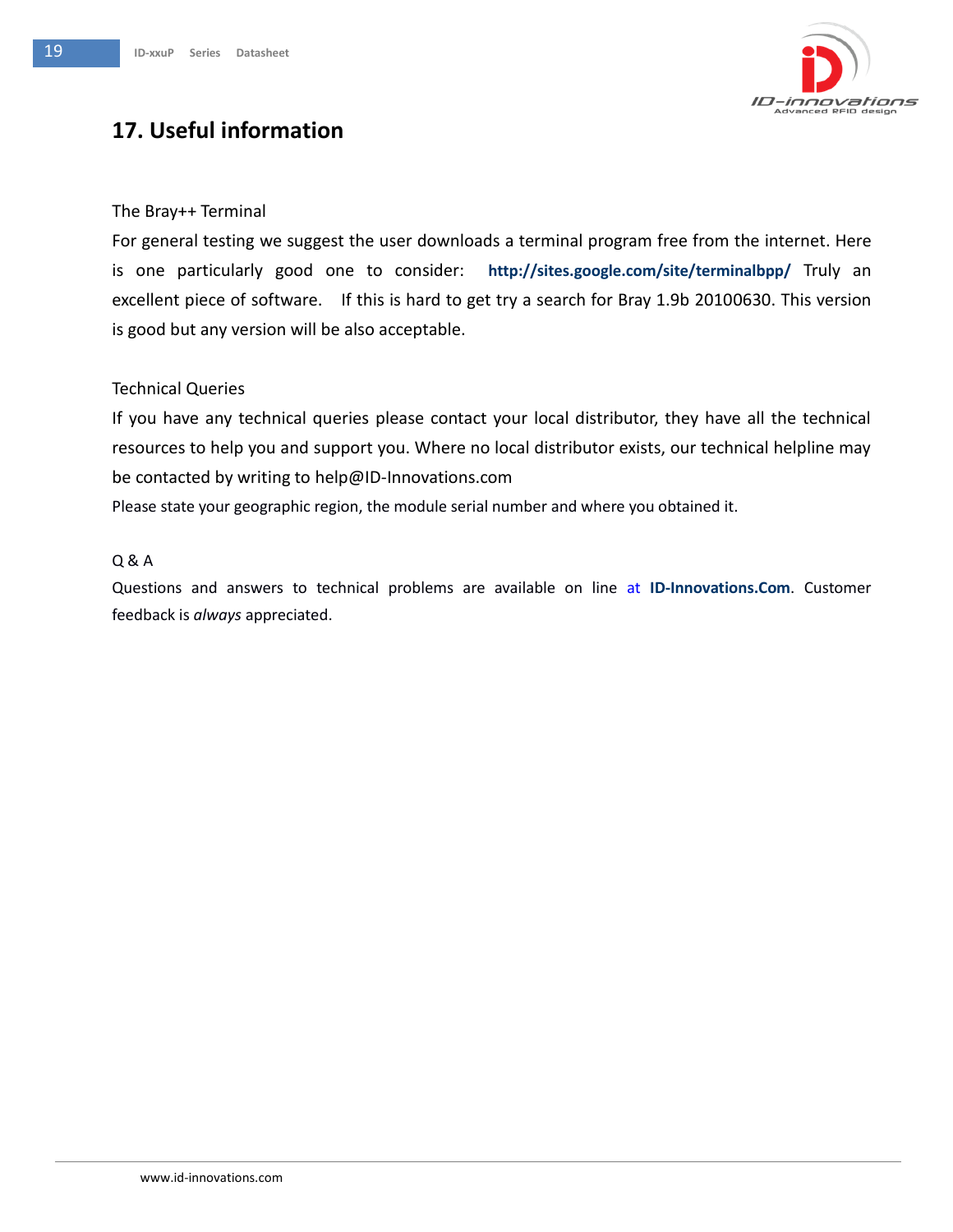

# **18. Case Dimensions for ID-xxuP**



|              | $ID-3uP$   |      |            | <b>ID-12uP</b> |      |            | <b>ID-20uP</b> |      |            |
|--------------|------------|------|------------|----------------|------|------------|----------------|------|------------|
|              | <b>Nom</b> | Min  | <b>Max</b> | <b>Nom</b>     | Min  | <b>Max</b> | <b>Nom</b>     | Min  | <b>Max</b> |
| A            | 12.0       | 11.6 | 12.4       | 12.0           | 11.6 | 12.4       | 12.0           | 11.6 | 12.4       |
| B            | 8.0        | 7.6  | 8.4        | 8.0            | 7.6  | 8.4        | 8.0            | 7.6  | 8.4        |
| $\mathsf{C}$ | 15.0       | 14.6 | 15.4       | 15.0           | 14.6 | 15.4       | 15.0           | 14.6 | 15.4       |
| D            | 20.5       | 20.0 | 21.5       | 25.3           | 24.9 | 25.9       | 40.3           | 40.0 | 41.0       |
| E            | 18.5       | 18.0 | 19.2       | 20.3           | 19.8 | 20.9       | 27.8           | 27.5 | 28.5       |
| F            | 14.0       | 13.0 | 14.8       | 16.3           | 15.8 | 16.9       | 22.2           | 21.9 | 23.1       |
| G            | 22.0       | 21.6 | 22.4       | 26.4           | 26.1 | 27.1       | 38.5           | 38.2 | 39.2       |
| P            | 2.0        | 1.8  | 2.2        | 2.0            | 1.8  | 2.2        | 2.0            | 1.8  | 2.2        |
| H            | 5.92       | 5.85 | 6.6        | 6.0            | 5.8  | 6.6        | 6.8            | 6.7  | 7.0        |
| J            | 9.85       | 9.0  | 10.5       | 9.9            | 9.40 | 10.5       | 9.85           | 9.4  | 10.6       |
| W            | 0.66       | 0.62 | 0.67       | 0.66           | 0.62 | 0.67       | 0.66           | 0.62 | 0.67       |

All Dimensions in mm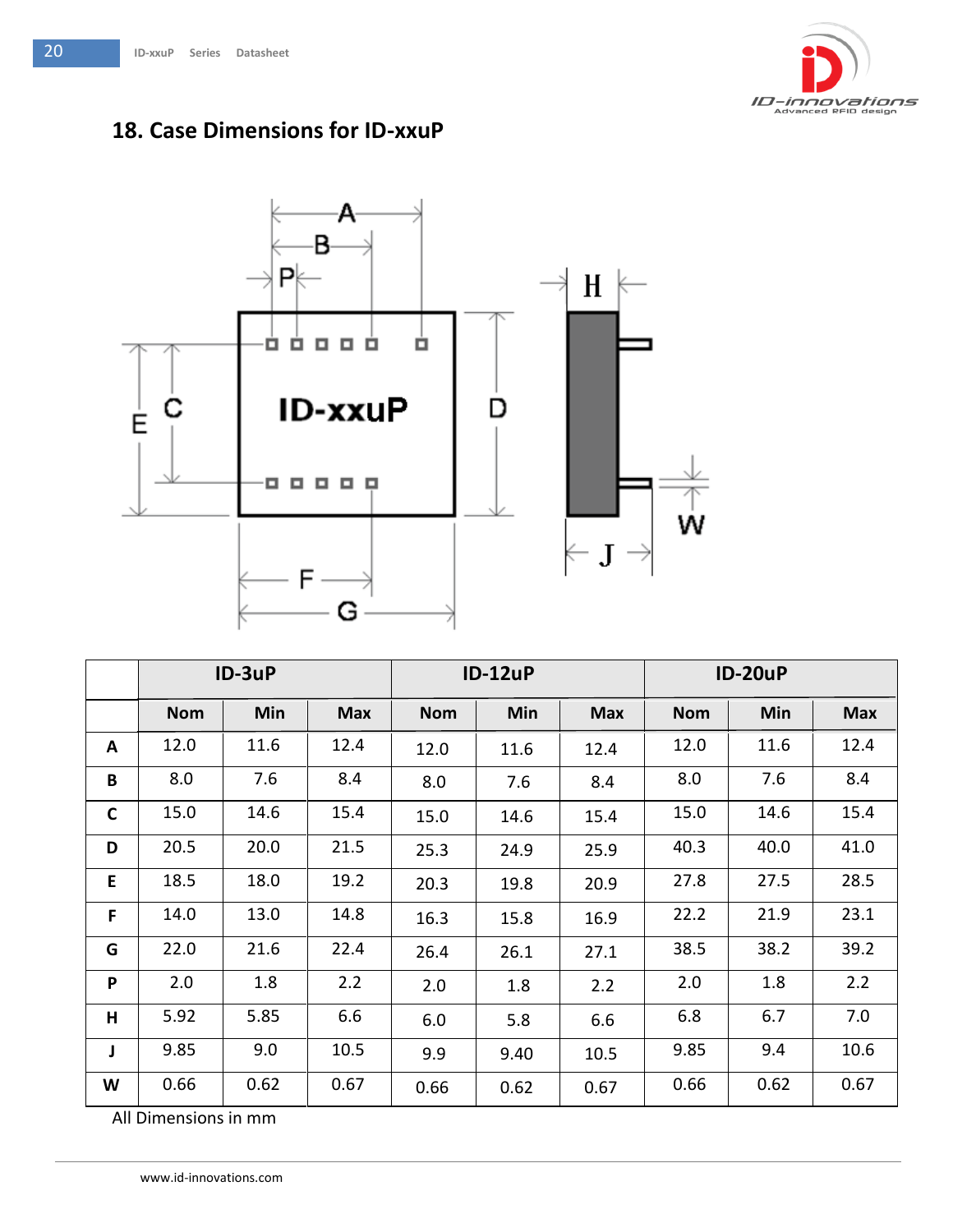

# <span id="page-20-0"></span>**19. Contact Information**

<span id="page-20-1"></span>**Head Office—Australia** ID Innovations 21 Sedges Grove Canning Vale, W.A. 6155 Telephone: +61 8 94554615 Fax: +61 8 94553615

# **20. Important Safety Notice**

*Never use this reader in applications of sustaining life, for locks on medical cabinets or any application where power failure or reader failure can cause bodily harm, damage, injury or loss.*

### <span id="page-20-2"></span>**Disclaimer**

The information in this document is provided solely for the use of ID Innovations' products. There are no express or implied copyright licenses or intellectual property rights granted to design or fabricate any of ID Innovations' products based on the information provided in this document.

ID Innovations reserves the right to make changes to specifications and product descriptions at any time without notice. The specifications provided in ID Innovations' datasheets can and do vary in different applications and actual performance may vary over time.

ID Innovations' products are not intended for and will not be used in life support systems, human implantation, nuclear facilities or systems or any other application where product failure could lead to loss of life or catastrophic property damage.

ID Innovations makes no warranty, representation or guarantee regarding the suitability of its products for any purpose, and it assumes no liability, whether claim, loss, damage or expense of any kind caused in whole or in part, directly or indirectly by the inadequacy of any products for any purpose, any infringement, deficiency or defect in any products whether or not covered by any manufacturer's warranty, the use or performance of any products, any interruption or loss of service, or any special, direct, indirect, incidental or consequential damage, including, without limitation, personal injury or loss of business or profit, or other damage, whether or not ID Innovations has been informed of the possibility or likelihood of such or any other damages, arising out of the application or use of any product and information provided.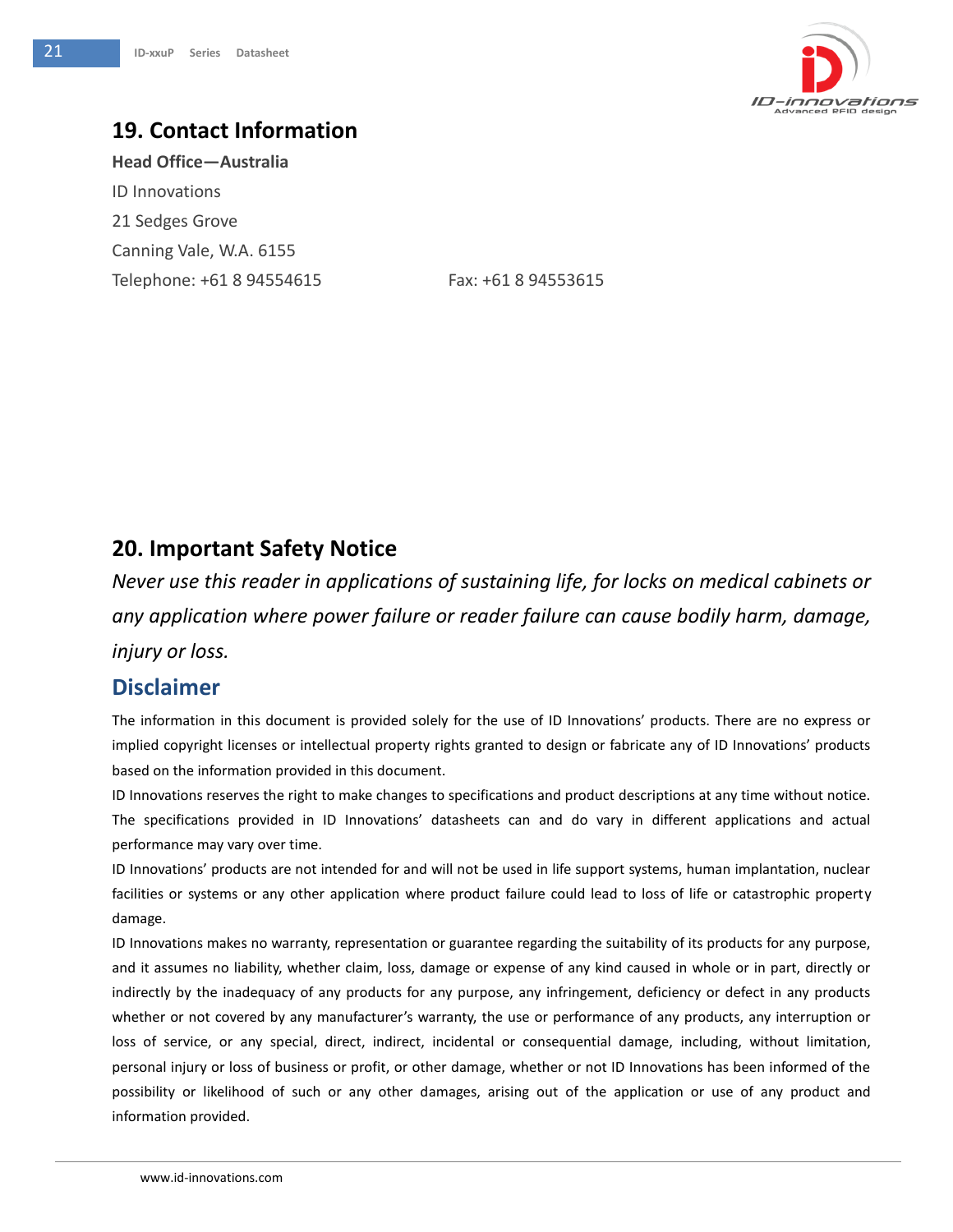

# **Appendix A - ID-12uP /ID-12uP-SA Demo Board.**

Details of a demo board for ID-12uP and ID-12uP-SA are given below. Users are free to copy, use or modify all or part of the board for their own purposes. No guarantees are given as to the suitability of the board for any purpose. The board is provided only to allow customers to evaluate the ID-12uP and ID-12uP-SA. The ID-12uP-SA is also has the ability to store 35 cards and operate a Strike logic. LED2 and Q2 are only associated with the ID-12-uP-SA module only.

#### **Demo Board PCB Top Layer**



|  | <b>Demo Board Bottom Layer</b> |  |
|--|--------------------------------|--|



| Part             | <b>Description</b>          |
|------------------|-----------------------------|
| Module           | ID-12uP                     |
| Bat1             | C2023 Lithium 3v            |
| Led1             | 1206 SMD LFD                |
| Led <sub>2</sub> | 1206 SMD LED                |
| Led3             | 1206 SMD LED                |
| R1               | 0805 10R                    |
| R2, R3, R4       | 0603 5k6                    |
| LK1-LK8          | 0.1" Pitch Links            |
| C1               | <b>RUBYCON TZV 1000/6.3</b> |
| Q1,Q2            | ZXMS6004 FCCT-ND            |

#### **Demo Board Schematic**